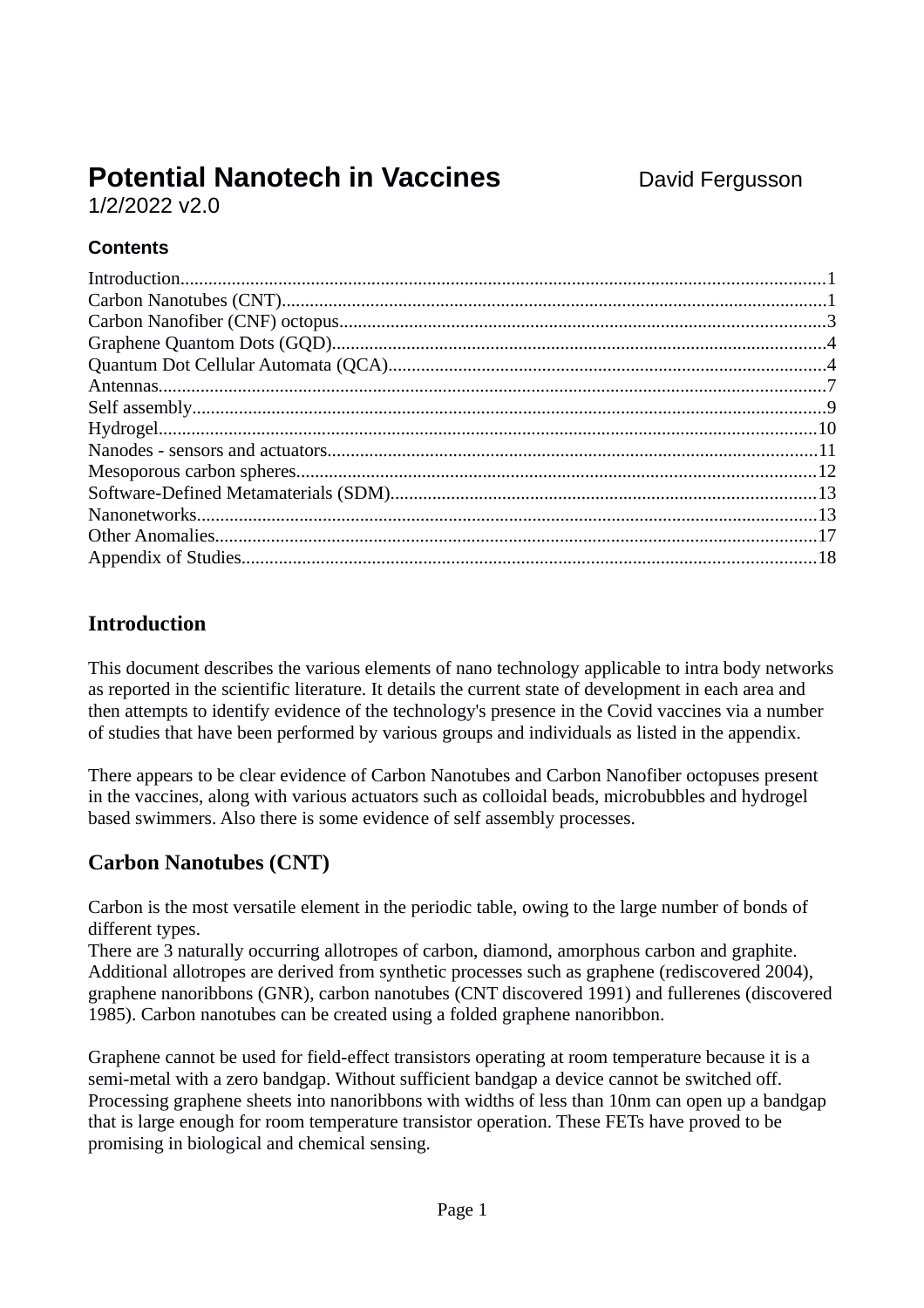The properties of CNTs include high current capacity and high thermal conductivity and their mechanical strength is extremely high (100 times stronger than steel) and they also have a very high sensitivity. CNTs also possess high surface area, high elasticity, accompanied by ultra light weight and excellent chemical and thermal stability.

Owing to their high aspect ratio, they have the capacity to easily cross biological membranes and to be internalized by cells leading to the use of CNTs for drug delivery. Their 2D nature provides the ability to overcome the blood-brain barrier..

CNTs are water insoluble and cannot disperse uniformly in most aqueous media due to their hydrophobic structure. Their poor solubility and their potential toxicity have been discussed and partially alleviated in the past decade through the functionalization of the CNTs surface (fCNTs). They can be functionalized with different polymers or covalently decorated with other bioactive molecules to improve biocompatibility.

CNTs appear to be suitable for interaction with electrically active tissues, such as neuronal and cardiac due to their high electrical and thermal conductivity, which offers the potential to directly interact with functional neurons to detect and transmit signals. CNTs have the desirable properties required for use as electrodes for neuronal stimulation. The nanoscale roughness and porosity created by CNT materials offer a neuronal interface that can record fine neural signals. CNTs display exceptional flexibility and mechanical resistance so they can be twisted and bent. When located in neuronal tissue, they can establish connections that bridge the neuronal synapse. This means that they link neurons with different shortcuts, shorter than natural axons. Many studies have demonstrated that CNT substrates are able to sustain neuronal survival and to promote neuronal outgrowth and regeneration.

Toxicity studies have varied in their conclusions, with some reporting that CNTs are essentially benign and others that assert CNTs have marked toxic effects.

Determinants of CNTs toxicity are their size and surface functionalization together with the method and dose of administration.

Many studies showed that CNTs can induce inflammation, fibrosis, angio-genesis and cytotoxicity to macrophages dependent upon the CNTs length, iron content or crystal structure.

Pulmonary exposure and ingestion represent a primary vector. Many studies focus on genotoxicity, the potential of CNTs to induce DNA damage and mutation.

### **Timeline of Papers**

|                                                     | 2000 Mattson, MP   Haddon, RC   Rao, AM Carbon nanotubes are strong, flexible, conduct electrical<br>current, and can be functionalized with different |
|-----------------------------------------------------|--------------------------------------------------------------------------------------------------------------------------------------------------------|
|                                                     | molecules and used as probes of neuronal function at the<br>nanometer scale.                                                                           |
|                                                     |                                                                                                                                                        |
| 2005 Gabay, $T$   Jakobs, $E$   Ben-Jacob, $E$      | Engineered self-organization of neural networks using                                                                                                  |
| Hanein, Y                                           | carbon nanotube substrate.                                                                                                                             |
|                                                     | 2005 Lovat, V   Pantarotto, D   Lagostena, L Carbon nanotube substrates boost neuronal electrical                                                      |
| $Cacciari, B   Grandolfo, M   Right, M signalling.$ |                                                                                                                                                        |
| Ballerini,L                                         |                                                                                                                                                        |
|                                                     | 2006 Gheith, MK   Pappas, TC   Liopo, AV   SWNTs electrically stimulate excitable neuronal cells.                                                      |
| Sinani, VA   Shim, BS   Motamedi, M                 |                                                                                                                                                        |
| Kotov, NA                                           |                                                                                                                                                        |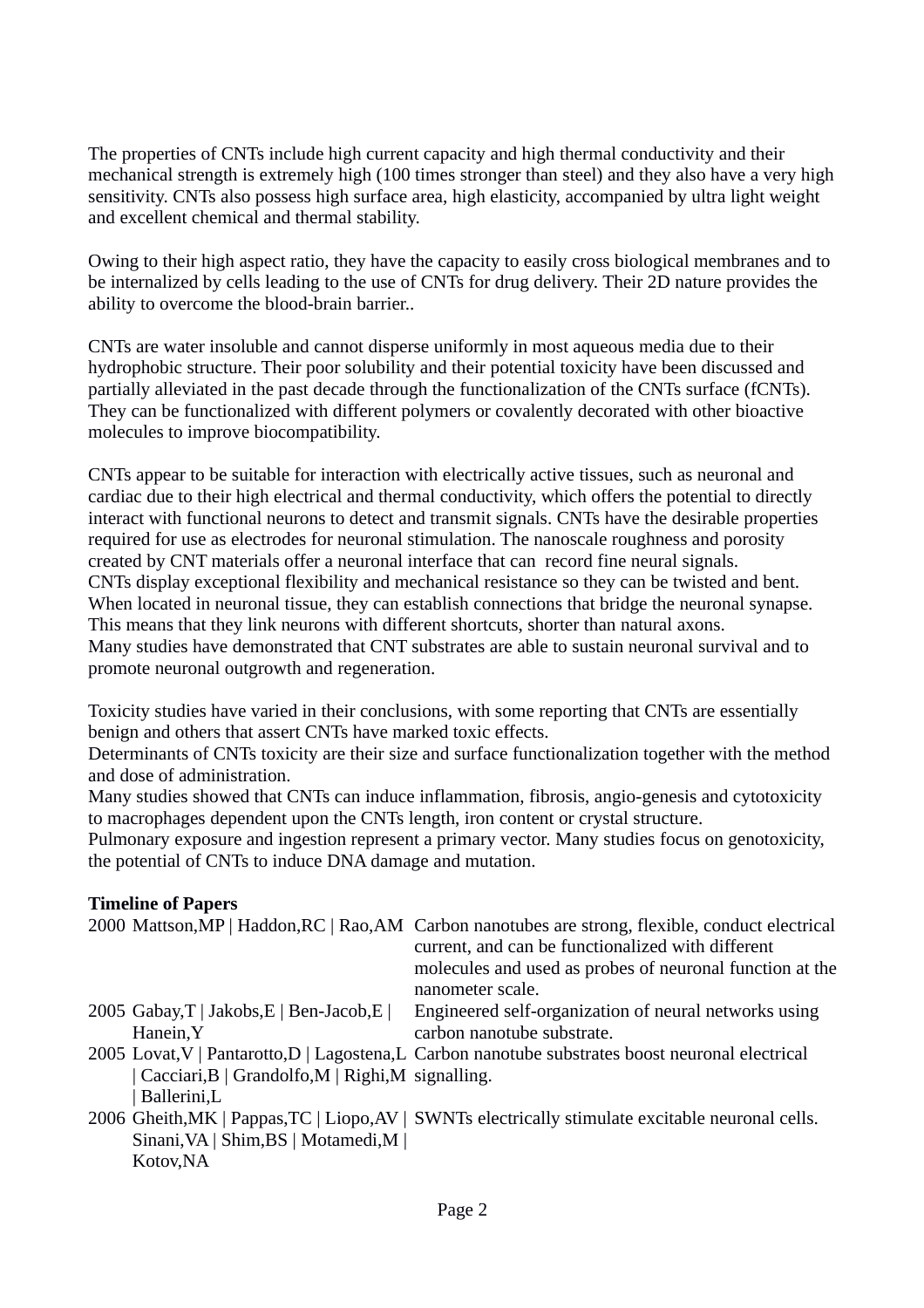| 2006 Wang, K   Fishman, HA   Dai, H  <br>Harris, JS | Neural stimulation with a carbon nanotube<br>microelectrode array.                              |
|-----------------------------------------------------|-------------------------------------------------------------------------------------------------|
| 2008 Demoustier, S   Minoux, E                      | Review of two applications of carbon nanotubes: nano-                                           |
| LeBaillif, M   Charles, M   Ziaei, A                | antennas and nano-switches.                                                                     |
| 2010 Lee, W   Parpura, V                            | Carbon nanotubes as electrical interfaces with neurons.                                         |
| 2011 Voge, CM   Stegemann, JP                       | Review of Carbon nanotubes in neural interface                                                  |
|                                                     | applications.                                                                                   |
| 2015 Vitale, F   Summerson, SR                      | Neural stimulation and recording with bidirectional, soft                                       |
|                                                     | Aazhang, B   Kemere, C   Pasquali, M carbon nanotube fiber microelectrodes.                     |
| 2015 Kafa, H   Wang, JTW   Rubio, N                 | Ability off functionalized MWNTs to cross the in vitro                                          |
|                                                     | Venner, K   Anderson, G   Pach, E   Al- blood-brain barrier and to accumulate in an in vivo     |
| Jamal, KT                                           | mouse brain.                                                                                    |
|                                                     | 2015 Shityakov, S   Salvador, E   Pastorin, G Targeted drug delivery CNT across the blood-brain |
| Fšrster, C                                          | barrier to the central nervous system.                                                          |
| 2019 Rauti, R, Musto, M, Bosi, S, Prato, M,         | Properties and behaviour of carbon nanomaterials when                                           |
| Ballerini,L                                         | interacting with neuronal cells.                                                                |

- Dr Campra [2] found CNTs in Moderna, Pfizer. *(02\_001.jpg, 02\_002.jpg, 02\_009.jpg, 02\_012.jpg, 02\_013.jpg, 02\_014.jpg)*
- Dr John B [6] found in his Pfizer images including a CNT which appears to be incubating. *(06\_001.jpeg, 06\_004.jpeg)*
- Dr Carrie Madej [4] reported CNTs in the Moderna. (*04\_002.jpg, 04\_003.jpg)*
- Reutlingen Austrian study [9] found CNTs in the Pfizer and in blood. *(09\_007.png, 09\_008.png)*
- Dr. Martín Monteverde [18] found CNTs in the Sputnik and AstraZeneca. *(18\_003.png, 18\_004.png)*
- Dr Young [1] *(01\_001.png, 01\_002.png, 01\_003.png)*, German Researchers [5] *(05\_002.png)*, Dr Axel Bollant [8] *(08\_005.png, 08\_006.png)* and Dr Zandre Botha [11] *(11\_004.png)* found possible CNTs in the blood of vaccinated individuals.

### **Carbon Nanofiber (CNF) octopus**

Carbon nanofibers are characterized by being solid cylinders of carbon or graphene. They can grow as octopus like structures. The nanofibers that form the carbon octopus could be useful to create connections or contacts for capacitors. They could also be used as junctions for synapse connections.

#### **Timeline of Papers**

| 2006 Pham-Huu, C   Vieira, R   Louis, B       | Octopus-like growth mechanism of carbon nanofibers   |
|-----------------------------------------------|------------------------------------------------------|
| Carvalho, $A   A$ madou, $J  $ Dintzer, $T  $ | over graphite supported nickel catalyst.             |
| Ledoux, MJ                                    |                                                      |
| 2014 Saavedra, MS                             | Carbon nano-octopuses: growth and characterization - |
|                                               | Carbon Nano Fibre growth could be achieved with      |
|                                               | adhesive tape.                                       |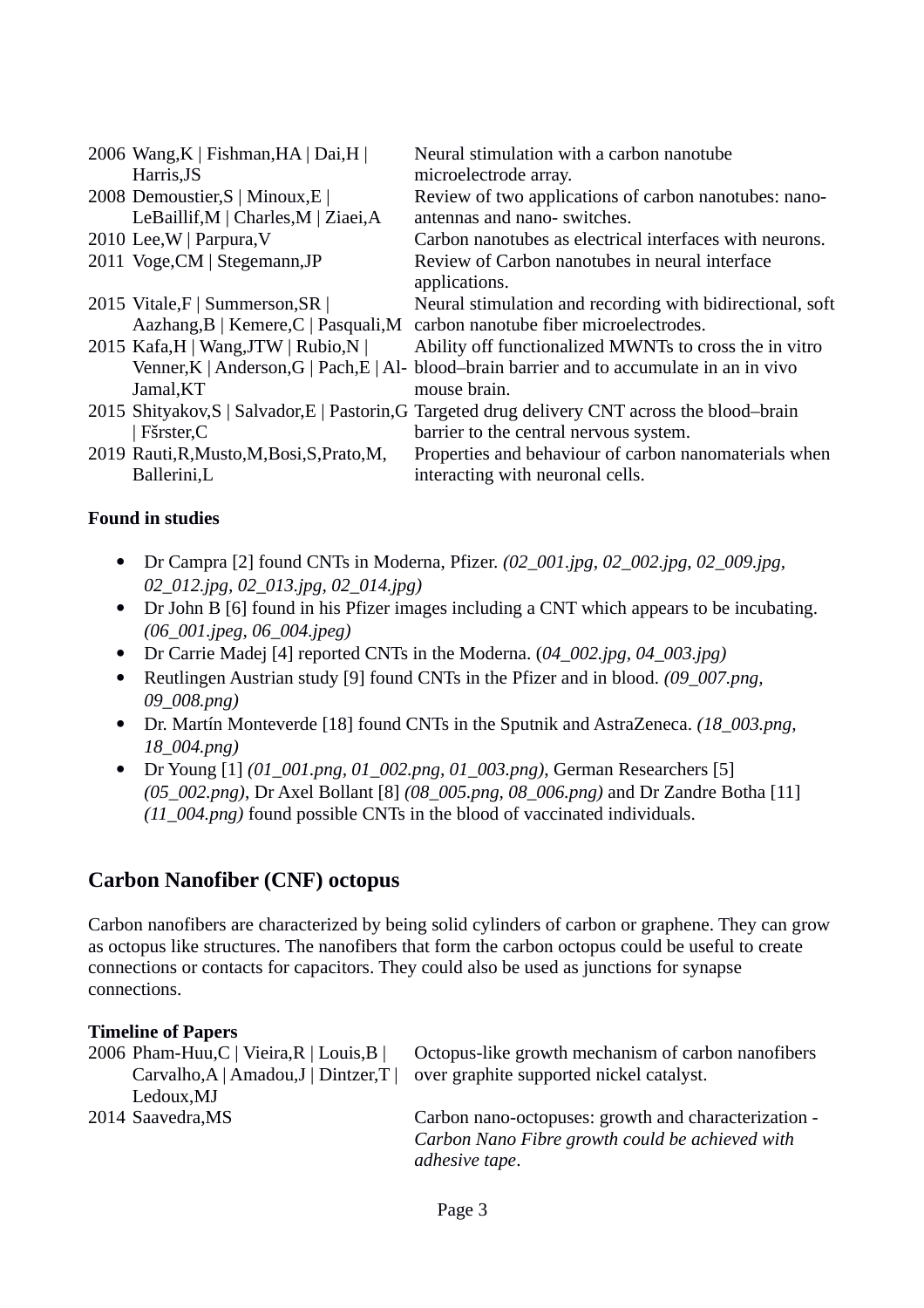- Dr Frank Zalewski [10] reported an octopus type structure in the Pfizer which came in the form of an egg which when in contact with graphite tape began to sprout a head and legs over the course of 4 days. The most rapid growth of the filaments occurred when the sample was introduced into "a sputtering chamber, where the temperature is high, so that the graphene is pulverized, the electric arc burns" although these are not conditions found in the human body. *(10\_001.png)*
- Ricardo Delgado [17] shows an image of an octopus type structure in the Pfizer. *(17\_001.png)*
- Dr Carrie Madej [4] reported an octopus type structure in the Moderna. *(04\_001.png, 04\_004.jpg)*

# **Graphene Quantom Dots (GQD)**

Graphene Quantom Dots are small particles whose properties are defined by the effect of Quantum Hall. They amplify electromagnetic signals and with it emission distance, especially in environments such as the human body enabling them to function as wireless transceivers. The semiconducting properties of GQDs allow them to form a network through which they can monitor and effectively neuromodulate as nanotransducers.

GQDs are variable and many properties including the degree of surface oxidation, surface charge density, doping status, or links with polymers can be dramatically different, yielding different interaction behaviours with biomolecules. They can be created through the degradation of graphene oxide sheets.

GQDs can acquire various morphologies, for example hexagonal, triangular, circular or irregular polygon. They are able to penetrate cells membranes.

GQDs emit fluorescence with blue and green photo luminescence and so are used in drug delivery, biosensing and imaging.

Many studies have shown that GQDs have excellent bio-compatibility and low cytotoxicity but others have shown them to have high cytotoxicity.

### **Found in studies**

 [12] Graphene Quantum Dots found in the blood of a vaccinated individual. The GQD are not necessarily from a vaccine as they are used in bioimaging and drug delivery.

# **Quantum Dot Cellular Automata (QCA)**

In 1993, Craig Lent proposed a new concept, QCA, as a nano analogue of conventional CMOS circuits. CMOS circuits require a range of voltages or currents applied to transistors to have logical values, whereas QCA technology is based on the position of the electrons in cells. Processing of information in QCA circuits occurs without flow of electrons resulting in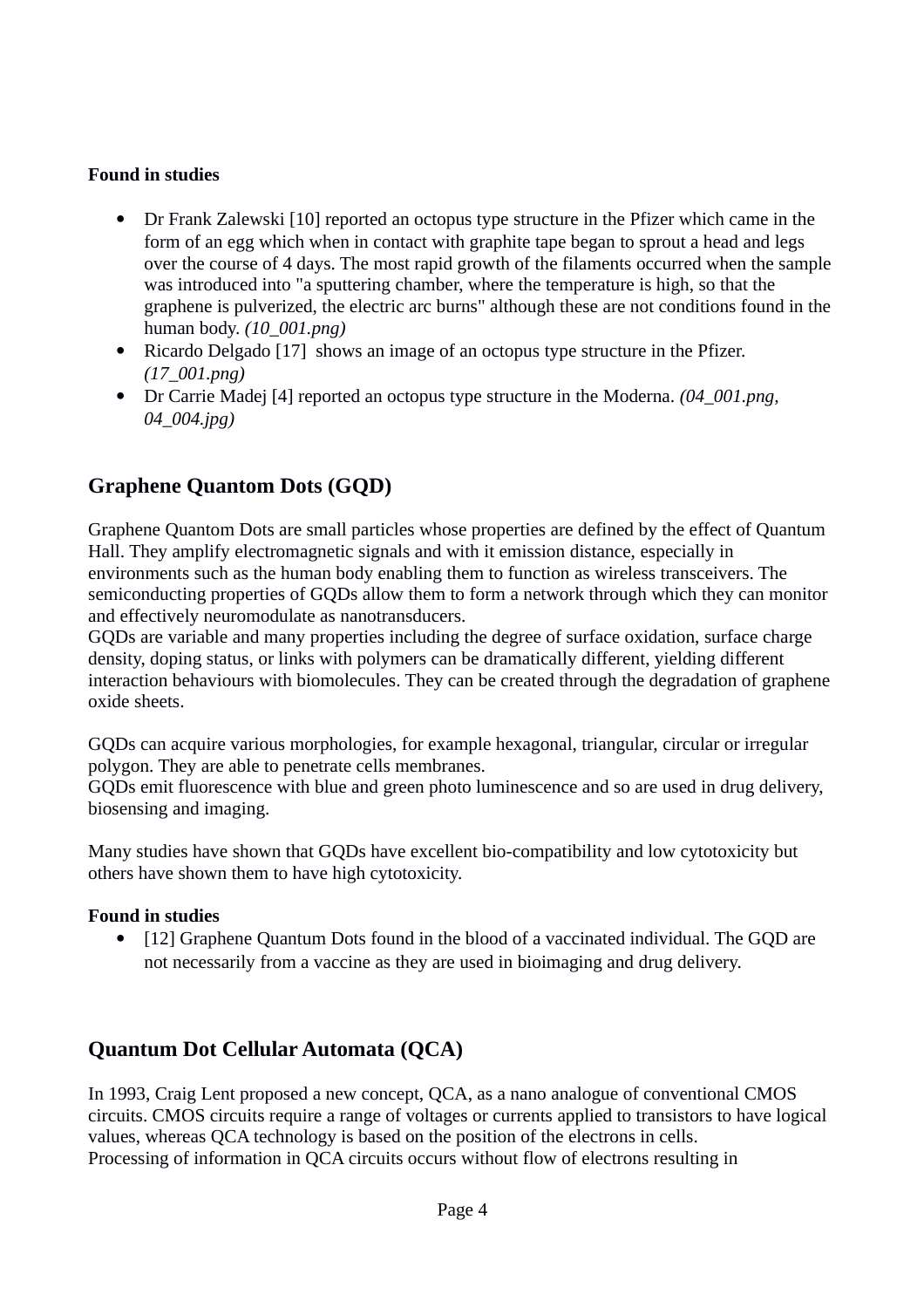considerable less power consumption and heat generation than in CMOS circuits.

A QCA cell consists of four GQDs in a square array coupled by tunnel barriers. Two electrons are injected into the cell which are free to tunnel between adjacent dots. Due to Coulombic repulsion, the two electrons reside in diagonally located dots representing two polarizations. The polarization of each cell is influenced by neighbouring cells. Tunnelling to the outside of the cell is not allowed due to a high potential barrier. QCA cell-based circuits can be built in a 3D form to allow greater complexity in a small area.

When the QCA cells are combined, cables and circuits are created, where inverters, crossovers and logic gates are created enabling the production of transistors, processors, transceivers, multiplexers, demultiplexers and consequently of any router.

A wire can be built by placing several QCA cells in a row. When the polarization state of the first cell of the array changes, subsequent cells assume the same polarization state due to the Coulomb interaction effect, enabling the information transmission through the wire without electric current flow.

To develop a nanorouter requires cable crossings (which form logic gates), demultiplexers and parallel-to-serial converters. Demultiplexers are devices capable of receiving a signal at the input QCA and sending it to one of several output lines which allows the signal to be routed for further processing. The parallel-to-series converter is a circuit capable of taking several sets of data as input, transporting them through different QCA cables and transmitting them at different moments of time through the output cables.

Clock zones control the transmission of the signals through the circuit. In each zone of cells a single potential can modulate the barriers between the dots which controls the tunnelling barriers within a cell, thus controlling when a cell might or might not be polarized. Clock zones permit a cluster of QCA cells to perform an operation, have its states frozen and then have its outputs used as inputs propagated to the next clock zone cluster. With the use of the superconducter graphene very high processing speeds can be achieved.

Conventional logic circuits use AND, OR, NOT gates as the fundamental gates. The fundamental logical gates in QCA are majority voter and inverter gates, since any other logical component may be implemented from them i.e. full adders, multiplexers and memory cells. The majority voter is only composed of five cells, three input cells, one output cell, and a centre cell, which is the decision making cell. From the majority voter gate other logical gates can be deduced such as AND/OR gates.

Developments :

- In 2015 The design of a Nanorouter implemented by QCA was presented.
- Frost et al. proposed a new QCA memory architecture, called H-Memory, made of many small spirals, each containing a word and arranged in a recursive structure. This memory is a realization of a complete binary tree, where each leaf contains a memory cell and each node has a routing circuit.
- Walus et al. presented a layout of a conventional Random Access Memory architecture using QCA.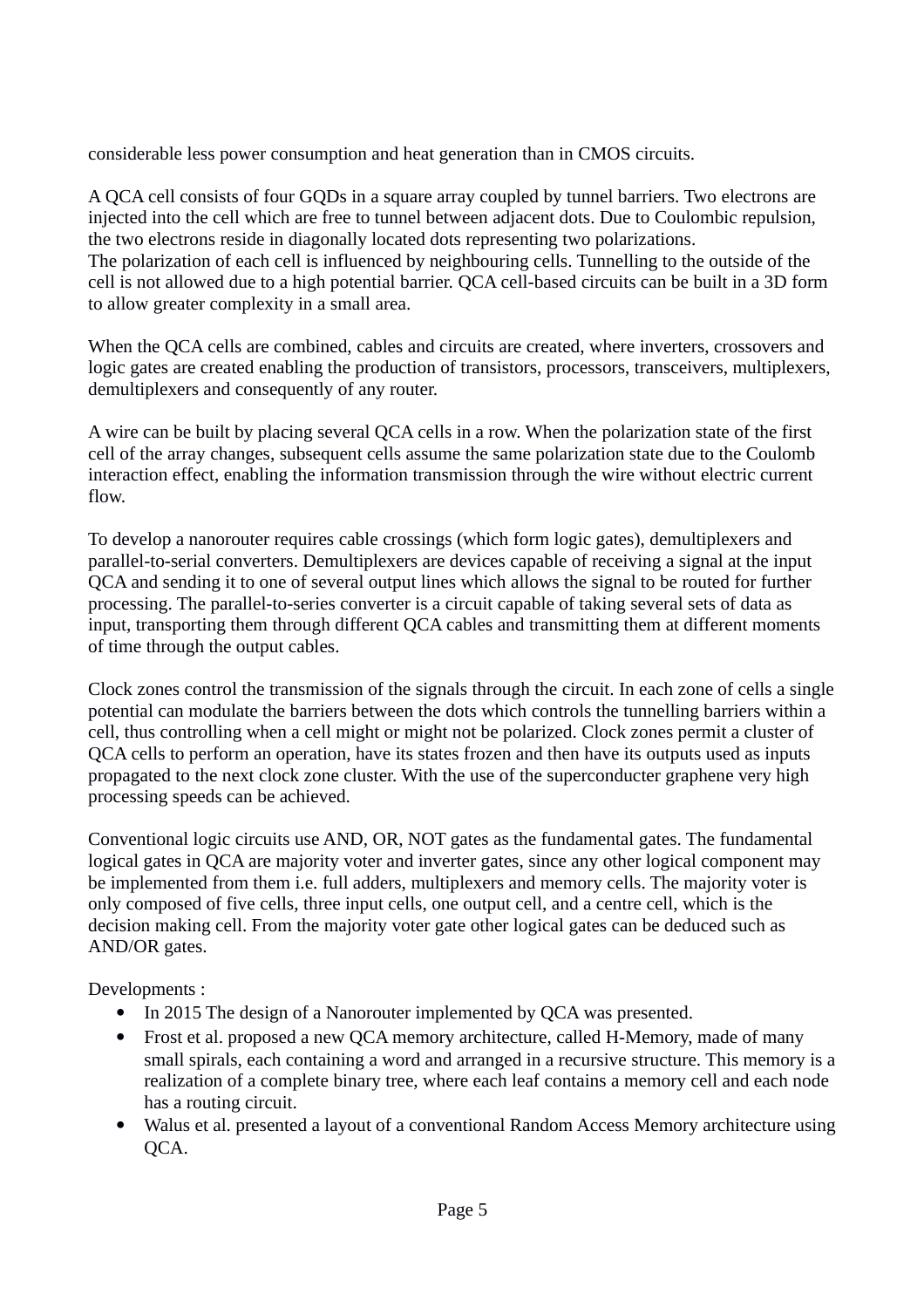- Line-Based parallel memory was proposed later for QCA implementation.
- The same group has proposed a new serial memory architecture for QCA, using basic building blocks known as tiles.
- In 2018 memory circuits have been proposed using QCA. Reversible full adder/subtractor and multiplier have been designed and a decoder circuit has been developed.

One of the most important unsolved problems in nanotechnology is how to make electrical contact from nano devices to microscopic electronic devices.

#### **Timeline of Papers**

| 2003 Kummamuru, RK   Orlov, AO  <br>Ramasubramaniam, R   Lent, CS  <br>Bernstein, GH   Snider, GL | Operation of a quantum-dot cellular automata (QCA) latch<br>and shift register.                                                                                       |
|---------------------------------------------------------------------------------------------------|-----------------------------------------------------------------------------------------------------------------------------------------------------------------------|
| 2005 Hu, W   Sarveswaran, K  <br>Lieberman, M   Bernstein, GH                                     | High resolution electron beam lithography and DNA<br>nanopatterns for QCA.                                                                                            |
| 2007 Huang, J   Momenzadeh, M  <br>Lombardi,F                                                     | Sequential Circuit Using QCA - inverter and majority gate<br>designs, latch, flipflop, bit counter, bit shift register.                                               |
| 2008 Xia, Y   Qiu, K                                                                              | Design and application of universal logic gate based on<br>QCA.                                                                                                       |
| 2011 Wang, ZF   Liu, F                                                                            | Graphene quantum dots as building blocks for QCA. A<br>simple design of the GQD-QCA majority gate (NOR and<br>NAND).                                                  |
| 2013 Sardinha, LH   Costa, AM  <br>Net, OPV   Vieira, LF   Vieira, MA                             | NanoRouter: a QCA design - crossbar, demux and parallel-<br>to-serial converter.                                                                                      |
| 2015 Mohammadyan, S   Angizi, S  <br>Navi,K                                                       | New fully single layer QCA full-adder cell based on a<br>feedback model.                                                                                              |
| 2015 Sardinha, LH   Silva, DS                                                                     | TCAM / CAM-QCA: (ternary) content addressable<br>Vieira, MA   Vieira, LF   Neto, OPV memory using QCA used by routers and switches.                                   |
|                                                                                                   | 2017 Das, B   Das, JC   Fromd   Paul, AK Nano-Router Design for Nano-Communication in Single<br>Layer QCA - 4 input ports through a DEMUX and output                  |
| 2018 Laajimi, R   Niu, M                                                                          | to 4 receiver ports.<br>Design of 2-input Exclusive-NOR (XNOR)/Exclusive-OR<br>(XOR) gates with 3-input Exclusive-NOR (XNOR) gates<br>which are composed of 10 cells. |
| 2020 Sadeghi, M   Navi, K  <br>Dolatshahi, M                                                      | New efficient full adder and full subtracter designs in<br>QCA.                                                                                                       |
| 2021 Huang, J   Xie, G   Kuang, R  <br>Deng, $F$   Zhang, Y                                       | QCA-based Hamming code circuit for nano<br>communication networks.                                                                                                    |

### **Found in studies**

Although some studies show apparent candidates for QCA hosting chips, the great majority are likely to be salt crystals. However there are some artefacts which require investigation as they are not a good fit for the morphology of crystallised saline.

A potential host chip for QCA logic gates was perhaps first scene in an anonymous German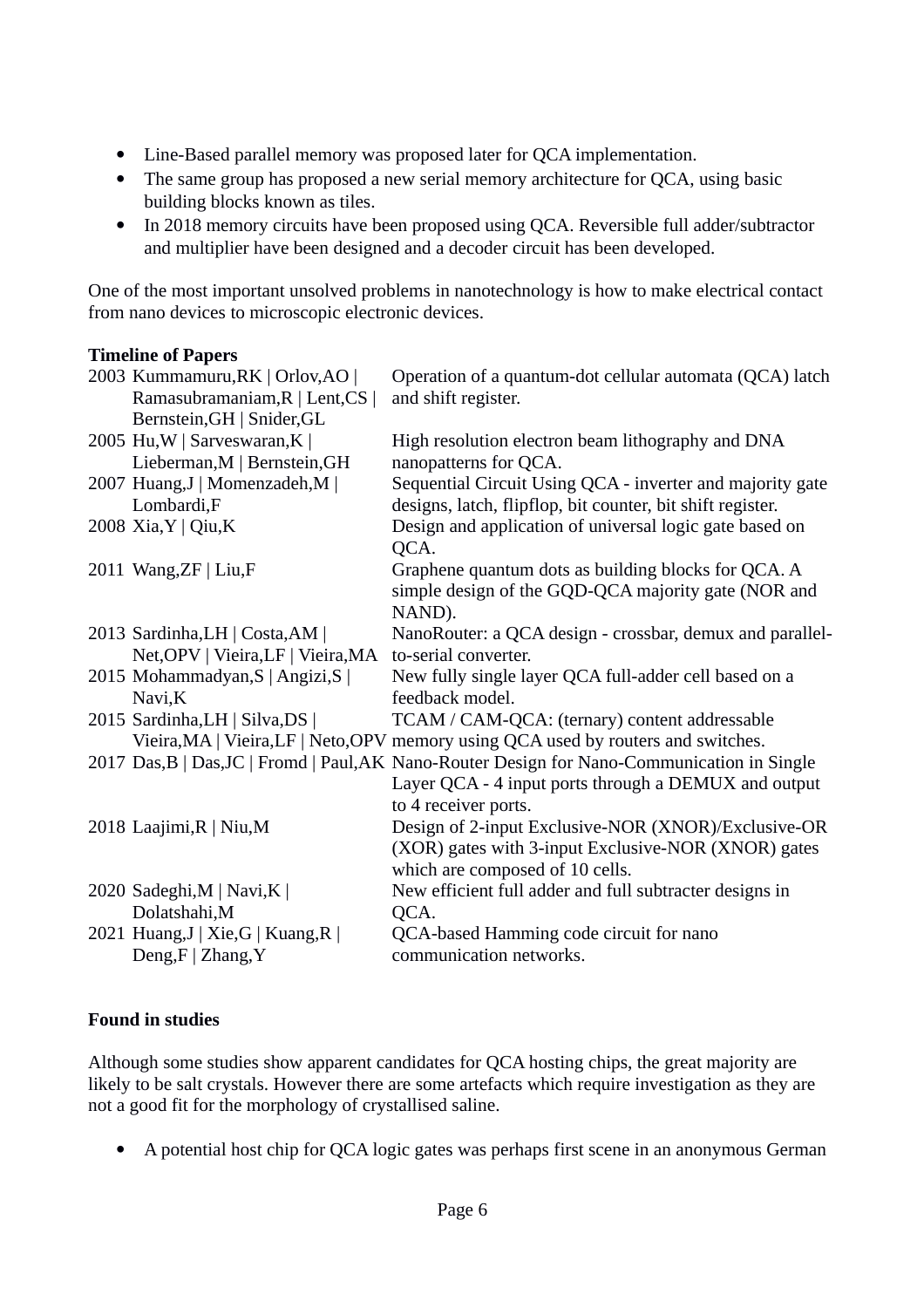study of the Pfizer. *(19\_001.png)*

- Reutlingen Austrian study [9] showed images of rectangular objects. *(09\_001.png, 09\_002.png, 09\_003.png)*
- Dr Axel Bollant [8] showed an image of a strange regular shaped object moving in the Pfizer. *(08\_002.png)*
- Dr Andreas Noack [13] video shows large number of rectangular objects. *(13\_001.png)*

# **Antennas**

The wave propagation velocity in CNTs and graphene nanoribbons can be up to one hundred times less than the speed of light meaning that the resonant frequency of nano-antennas based on graphene are up to two orders of magnitude lower than that of metallic nano-antennas. Each hexagonal cell of the graphene lattice consists of 6 carbon atoms, with 6 de-localised electrons, 3 of which lie below the plane of the graphene and 3 above the plane. This creates an electron cloud of highly mobile repelling electrons forming an electron fluid which can support plasmon waves, known as the Surface Plasmon Polariton (SPP). If this fluid is pumped by an external source such as a parallel oscillating electric field it creates an electromagnetic wave which is emitted from the surface of the graphene at the lower end of the THz frequency spectrum.

A requirement for nano antennas is simultaneous wireless information and power transfer (SWIPT). Since EM waves carry not only information but also energy, antennas capable of converting an EM signal into a direct current using a ultra-high-speed rectifying diode are required.

Rectifying antennas, or rectennas, based on carbon nanotube arrays have been proposed since the discovery of the unique antenna capabilities of CNTs in 2004.

In 2015, Cola et al. provided the first demonstration of optical rectification, accomplished using a forest of vertically aligned CNTs, which act as nanoscale antennas with excellent absorption properties. Insulator–metal (IM) tunneling diodes fabricated on top of the array are ultra fast rectifiers that generate a direct current.

The achievable energy conversion is approximately 85% efficient.

Graphene nanoribbon based nano-patch antennas and CNT based nano-dipole antennas around 1 µm long resonate in the band 0.1 - 10.0 THz.

Graphene Bowtie rectennas consist of two triangular sections. The thickness of the antenna is 100 nm, and a nano diode made of graphene located between the two triangular sections rectifies the AC flux to DC.

Plasmonic graphene nanoantennas with a geometric diode such as bow tie can also collect energy from the infrared spectrum which guarantees a constant flow of energy. Bow tie nano-rectennas take only 6 milliseconds to charge a nano-capacitor rather than 6 minutes for a CNT array. A graphene nano-mesh could act as a capacitor.

Rectennas can operate in a matrix or array. The approximate power output of a single rectenna is 0.11 nW. More elements connected in series can increase the production of current and power.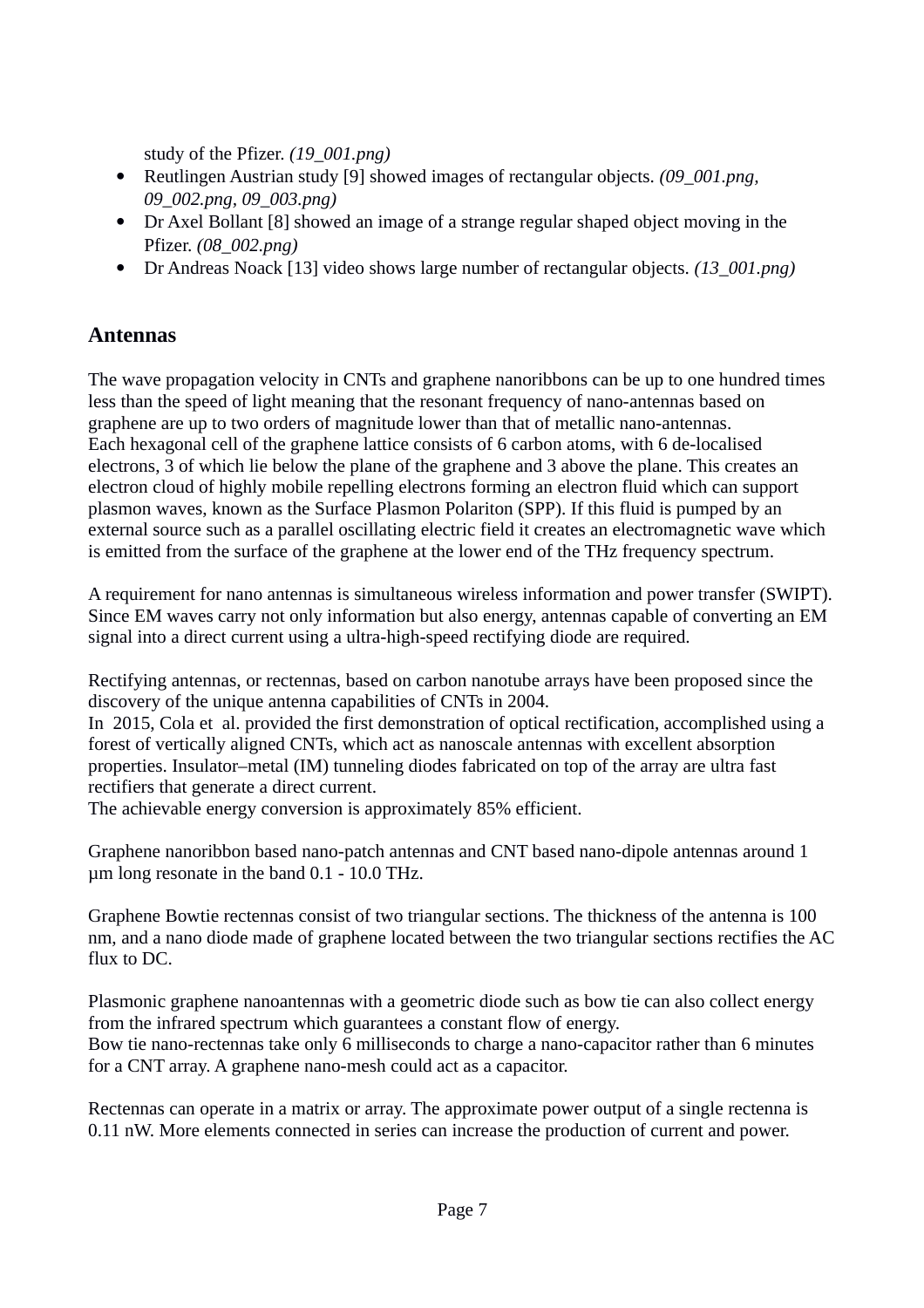Fractal antennas have wideband and multi-band capabilities. Fractal geometries can drive multiple resonances and the ability to make smaller and lighter antennas, with fewer components and radiative elements with less circuitry and higher gains.

#### **Timeline of Papers**

| 2002 Suh, YH   Chang, K                                           | High-efficiency dual-frequency rectenna for 2.45 and 5.8 GHz<br>wireless power transmission.                        |
|-------------------------------------------------------------------|---------------------------------------------------------------------------------------------------------------------|
| 2007 NanfangY   Cubukcu, E  <br>Angeluts, AA   Diehl, L   Bour, D | Bowtie plasmonic quantum cascade laser antenna.                                                                     |
| Corzine, S   Zhu, J   Capasso, F                                  |                                                                                                                     |
|                                                                   | 2008 Wang, Y   Wu, Q   Shi, W   He, X Radiation properties of carbon nanotubes antenna at                           |
| $Sun, X \mid Gui, T$                                              | terahertz / infrared range.                                                                                         |
| 2010 Kinzel, EC   Xu, X                                           | Extraordinary infrared transmission through a periodic bowtie<br>aperture array.                                    |
| 2013 Jornet, JM   Akyildiz, IF                                    | Graphene-based plasmonic nano-antenna for terahertz band<br>communication in nanonetworks Patent US 2016/0218434A1. |
| 2014 Aldrigo, M   Dragoman, M                                     | Graphene-based nano-rectenna in the far infra-red frequency<br>band.                                                |
| 2015 Ahmadivand, A   Sinha, R                                     | Equilateral nanotriangles are able to support plasmon resonant                                                      |
| Pala, N Florida                                                   | modes in the range of visible to the near infrared region.                                                          |
| 2015 Nafari, M   Jornet, JM                                       | Metallic plasmonic nano-antenna for wireless optical                                                                |
|                                                                   | communication in intra-body nanonetworks.                                                                           |
| 2015 Sharma, A   Singh, V                                         | Carbon nanotube optical rectenna.                                                                                   |
| Bougher, TL   Cola, BA                                            |                                                                                                                     |
|                                                                   | 2016 Bye, YFC   Chao, CTC   Rao, JY Tunable optical performances on an array of plasmonic                           |
| Chiang, HP   Lim, CM                                              | bowtie nanoantennas with hollow cavities to accumulate                                                              |
| $Lim, RC \mid Voo, NY$                                            | optical energy in the hollow regions.                                                                               |
| 2017 Chen, Y   Chen, Y   Chu, J                                   | Bridged bowtie aperture antenna for producing an                                                                    |
| Xu, XHefei                                                        | electromagnetic hot spot for enhanced and confined electric<br>and magnetic near field.                             |
| 2017 El-Araby, HA   Malhat, HA                                    | Performance of nanoantenna-coupled geometric diode with                                                             |
| Zainud-Deen, SH                                                   | infrared radiation.                                                                                                 |
| 2017 Khan, AA   Jayaswal, G                                       | Metal-insulator-metal (MIM) diodes with sub-nanometer                                                               |
| Gahaffar, FA   Shamim, A                                          | surface roughness for energy-harvesting applications.                                                               |
| 2017 Zainud-Deen, SH   Malhat, HA                                 | Energy harvesting enhancement of nanoantenna coupled to                                                             |
| El-Araby, HA                                                      | geometric diode.                                                                                                    |
| 2018 El-Araby, HA   Malhat, HA                                    | Nanoantenna with geometric diode for energy harvesting.                                                             |
| Zainud-Deen, SH                                                   |                                                                                                                     |
| 2018 Rong, Z   Leeson, MS                                         | Body-centered nano-networks powered by nano-rectenna in                                                             |
| Higgins, $MD   Lu, Y$                                             | the terahertz band.                                                                                                 |
| 2020 Boretti, A   Rosa, L                                         | A Preliminary Study of a Graphene Fractal Sierpinski                                                                |
| Blackledge, J   Castelletto, S                                    | Antenna.                                                                                                            |
| 2021 Blackledge, JM   Boretti, A                                  | Fractal Graphene Patch Antennas and the THz                                                                         |
| Rosa,L   Castelletto,S                                            | Communications Revolution. Example of a random fractal<br>'tree' antenna (p14).                                     |
|                                                                   |                                                                                                                     |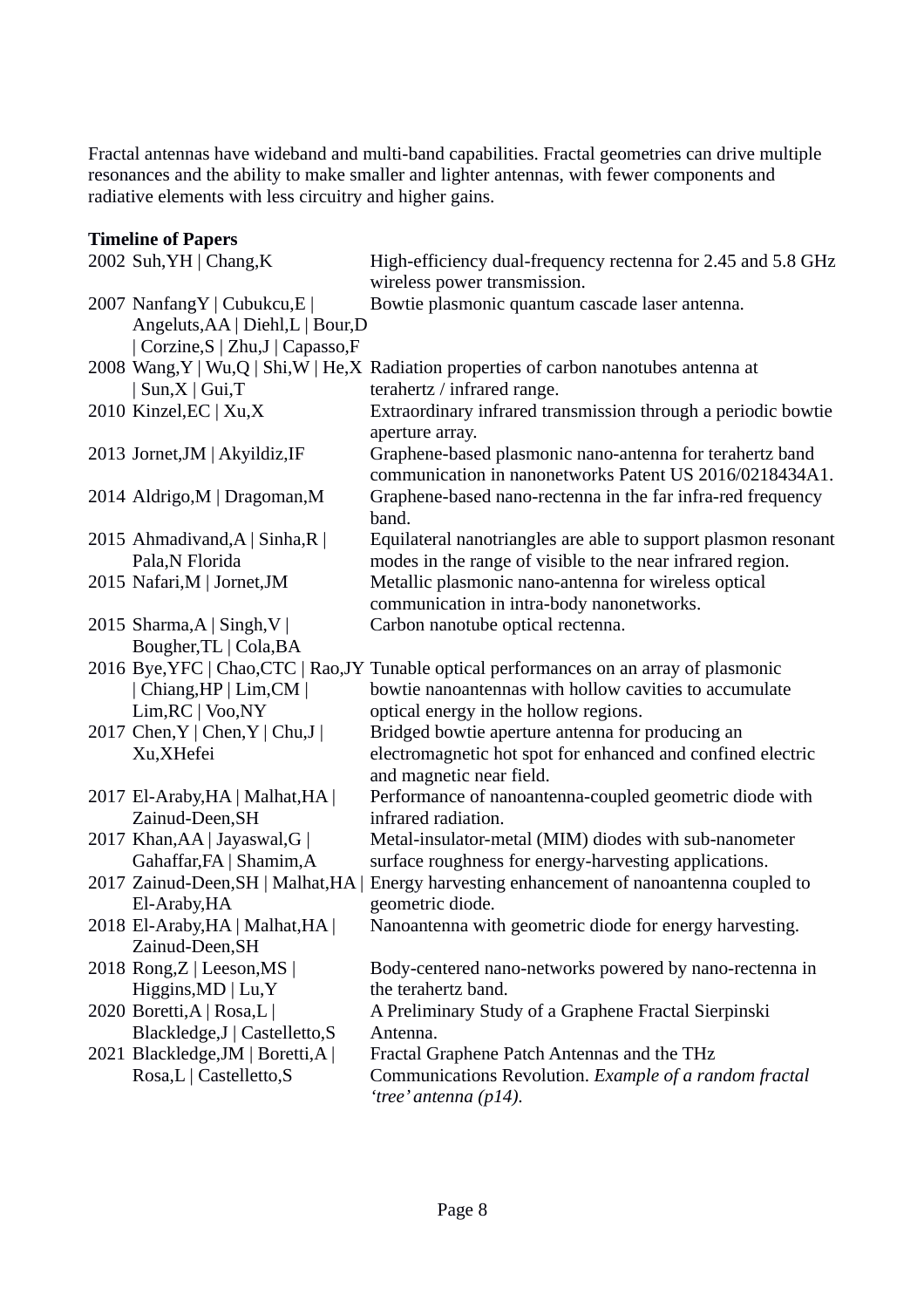Although some studies show apparent candidates for Bow Tie antennas they correlate very closely with the morphology of salt crystals. Distinguishing them from salt crystals in the future may prove difficult. Similarly there are cases of dendritic fractal structures visible in some images which could possibly be related to fractal antennas but proving that they are indeed used as antenna is not feasible.

### **Self assembly**

Traditional methods for fabricating micro-scale arrays are usually based on lithographic techniques. This approach has limitations as the size of device features become increasingly nano, so new approaches rely on the use of nano-scale templates made of synthetic or biological materials to leverage biology, with its inherent self-assembly capabilities. Bottom up fabrication exploits the intrinsic properties of atoms and molecules to direct their self-organization.

DNA origami is a technique that uses hundreds of short DNA oligonucleotides to fold a long singlestranded DNA molecule, which is called a scaffold strand, into various designer nano scale architectures. The DNA structures are 100 nm in diameter and approximate desired shapes such as squares, disks and five-pointed stars defined using a raster fill approach.

DNA's 3D double helix structure gives more advantages than other materials in guiding nanoparticles to 3D ordered assembly, not just 2D.

Small differences in the sequence of DNA base pairs and the ability to control DNA chain length and base sequence allows for a great deal of structural control and so it is possible to attach nanoparticles to specific locations on the surface of a DNA origami that looks like a featureless rectangle. For example a DNA scaffold molecule provides the address for the precise localisation of a semiconducting SWCNT field-effect transistor.

DNA origami has dramatically improved the complexity and scalability of nanostructures and with its high degree of customization and spatial addressability it provides a versatile platform with which to engineer nanoscale devices that can sense, compute, and actuate.

Teslaphoresis may lead to self-assembly in the presence of electric fields or the external reception of electromagnetic waves. Teslaphoresis utilizes the high voltage near-field AC radio frequency energy transmitted by a Tesla coil.

#### **Timeline of Papers**

- 1998 Esener, SC | Hartmann, DM | Heller, MJ | DNA-assisted micro-assembly. Cable,JM
- Chan,SL | Zaluzec,NJ | Trent,JD
- 2003 Keren,K | Berman,RS | Buchstab,E | Sivan,U | Braun,E

2002 McMillan, RA | Paavola, CD | Howard, J | Quantum dots ordered into arrays defined by the lattice of the underlying protein crystal. DNA-Templated Carbon Nanotube Field-Effect Transistor. *Several SWNT-based devices have been successfully integrated into logic circuits and transistor arrays. However, the difficulty in precise localization and interconnection of nanotubes impedes further progress toward larger-scale*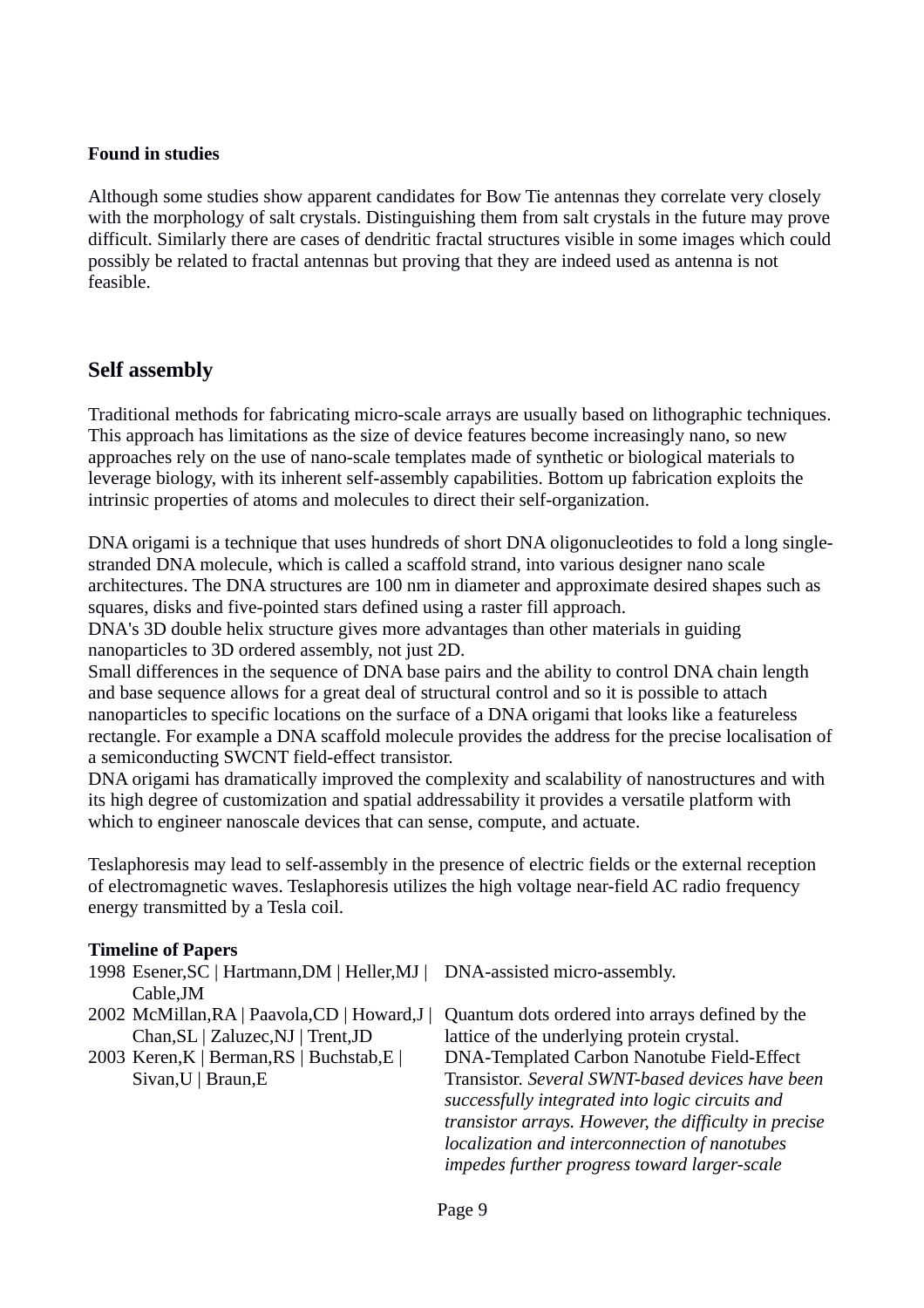|                                                                                    | integrated circuits.                                                                                                                   |
|------------------------------------------------------------------------------------|----------------------------------------------------------------------------------------------------------------------------------------|
| 2006 Rothemund, PW                                                                 | Scaffolded DNA origami - Folding DNA to create                                                                                         |
|                                                                                    | nanoscale shapes and patterns. assembling six                                                                                          |
|                                                                                    | different shapes, such as squares, triangles and five-<br>pointed stars.                                                               |
| 2008 Nykypanchuk, D   Maye, MM   Van-Der-                                          | DNA-guided crystallization of colloidal                                                                                                |
| Lelie, $D  $ Gang, $O$                                                             | nanoparticles - use DNA programmability to place                                                                                       |
|                                                                                    | nanoparticles in one and two dimensions.                                                                                               |
| 2010 Gu, H   Chao, J   Xiao, SJ   Seeman, NC                                       | A proximity-based programmable DNA nanoscale                                                                                           |
|                                                                                    | assembly line - DNA origami tile that provides a                                                                                       |
|                                                                                    | framework and track, DNA machines that serve as                                                                                        |
|                                                                                    | programmable cargo-donating devices, a DNA                                                                                             |
|                                                                                    | walker that can move on the track from device to                                                                                       |
|                                                                                    | device and collect and deposit cargo.                                                                                                  |
| 2016 Bornhoeft, LR   Castillo, AC   Smalley, PR Teslaphoresis of carbon nanotubes. |                                                                                                                                        |
| Kittrell, C   James, DK   Brinson, BE                                              |                                                                                                                                        |
| Cherukuri, P                                                                       |                                                                                                                                        |
| 2017 Hong, F   Zhang, F   Liu, Y   Yan, H                                          | DNA origami: scaffolds for creating higher order                                                                                       |
|                                                                                    | structures.                                                                                                                            |
| 2021 Sessler, CD   Huang, Z   Wang, X   Liu, J                                     | In situ-synthesized nanomaterials - enable targeted<br>synthesis of nanomaterials in the particular region<br>of interest in the body. |
|                                                                                    |                                                                                                                                        |

Although some studies show apparent self assembly of chip like structures, the great majority if not all are likely to be merging salt crystals. However there are examples of apparent self assembly, particularly in chain like forms.

- Dr Carrie Madej [4] apparent Teslaphoresis in the Moderna. *(04\_005.jpg)*
- Reutlingen Austrian study [9] showed self assembling chains in the AstraZeneca. Could they be in series power generators similar to piezoelectric arrays ? *(09\_004.png, 09\_005.png 09\_006.png)*
- Dr. Martín Monteverde [18] found self assembly of what he referred to as microbubbles in the Sputnik and AstraZeneca and a ribbed structure in the AstraZeneca. *(18\_001.png, 18\_002.png, 18\_004.png)*
- Dr John B [6] found a ribbed structure in his Pfizer. *(06\_003.jpeg)*

# **Hydrogel**

Andersen [20] looked at possible candidates for the 1450 cm-1 peak detected by Campra in his micro Raman study [3].

Polyvinyl Alcohol (PVA) hydrogel can serve as an ionic wire that transmits electrical stimuli. Graphene-based fibers and carbon nanotube structures can be covered by the PVA hydrogel which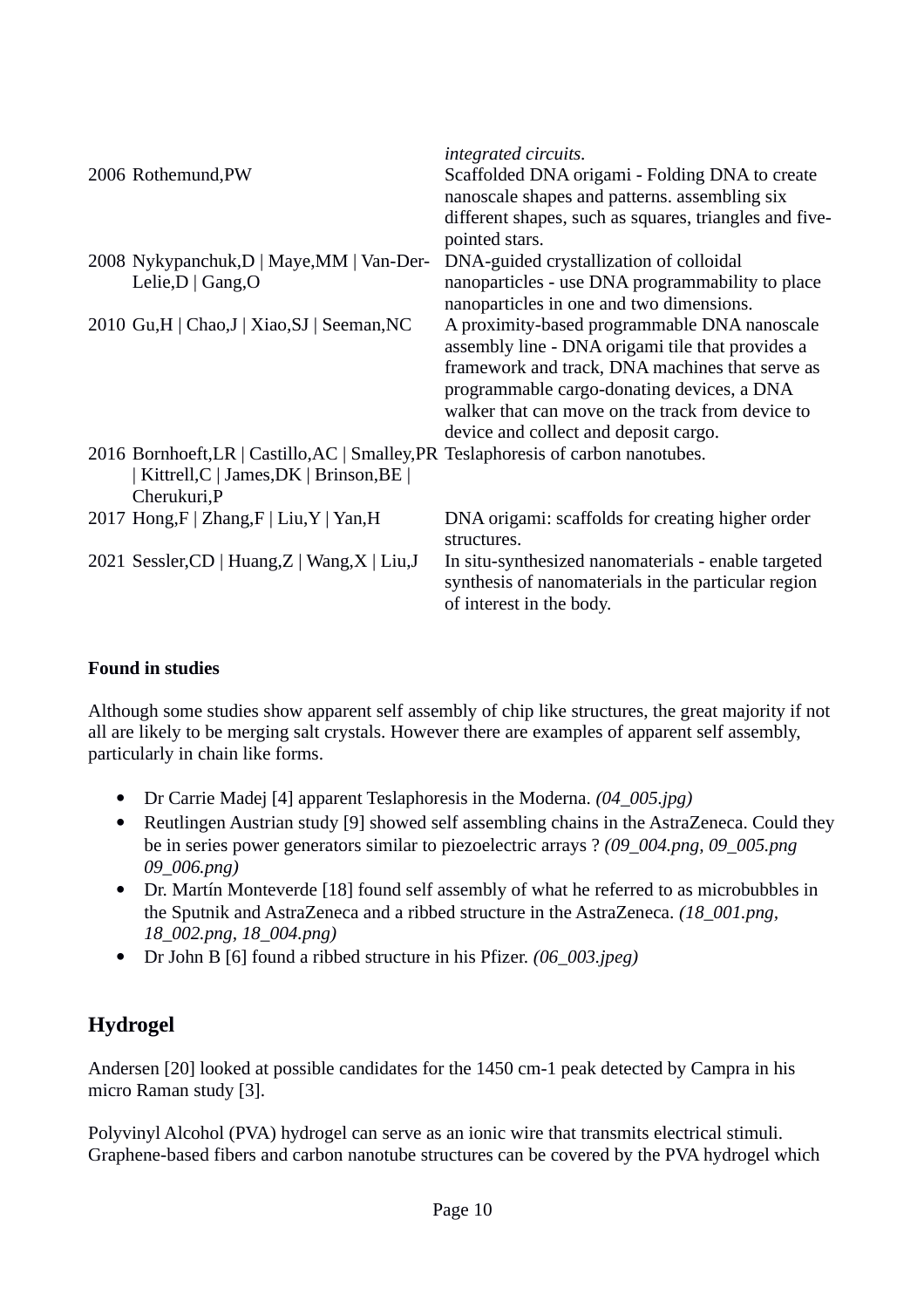allows for the crossing of the blood-brain barrier and their introduction into brain tissue without being rejected.

#### **Found in studies**

Campra [3] the 1450 cm-1 peak detected by Campra in his micro Raman study.

### **Nanodes - sensors and actuators**

A generic nanosensor node includes an energy harvestor, a communication mechanism, some processing logic with nanomemory, and a module for sensing and actuation. Nanodes include graphene quantum dots, swimmers and graphene nanoribbons.

The sensor is able to detect an optical, biological or mechanical event with high sensitivity and converts the response to an output electrical signal.

When a CNT or GNR is bent or deformed or when different types of molecules are absorbed on top of it, its electronic properties change. A CNT can be used to build a Field-Effect Transistor whose on/off threshold voltage depends on the CNTs physical properties such as shape and temperature or the presence of a specific type of molecule. The large surface area and the excellent electrical conductivity of graphene allows rapid electron transfer that facilitates accurate and selective detection of biomolecules. CNTs may have crystalline structures at one or both ends serving as electrodes.

The actuator responds to an input electrical signal to perform the administration of drugs or perform neuromodulation. GO and rGO are used for drug delivery as are GQDs.

|                               | 2008 Liu, Z   Robinson, JT   Sun, X   Dai, H PEGylated nanographene oxide for delivery of water-<br>insoluble cancer drugs.         |
|-------------------------------|-------------------------------------------------------------------------------------------------------------------------------------|
| Wang, $Y \mid \text{Chen}, Y$ | 2009 Yang, X   Zhang, X   May   Huang, Y   Superparamagnetic graphene oxide nanoparticles for<br>controlled targeted drug carriers. |

Swimmers can be considered actuators.

Self-propelled colloidal nano-worms transport drugs to a target organ. With a flagellar body made up of magnetic beads where carbon nanotubes can serve as guides to create chains of colloid beads. Flexible swimmers have either flexible tails or joints or their entire body is bendable. Magnetic flexible swimmers can be propelled by means of oscillating or rotating magnetic fields, resulting is a swimming pattern similar to spermatozoa.

Micro structures fabricated in the form of bacterial or eukaryotic flagella can act as artificial microswimmers. For example, Trypanosoma Brucei exhibit a long slender form with a free flagellum. Micro organisms like Trypanosoma Brucei can adapt their shape and respond to their environment by exploiting the soft and stiff structures within their complex body plans. Since these microswimmers are composed of thermally responsive hydrogels, their shape is sensitive to changes in ambient temperature.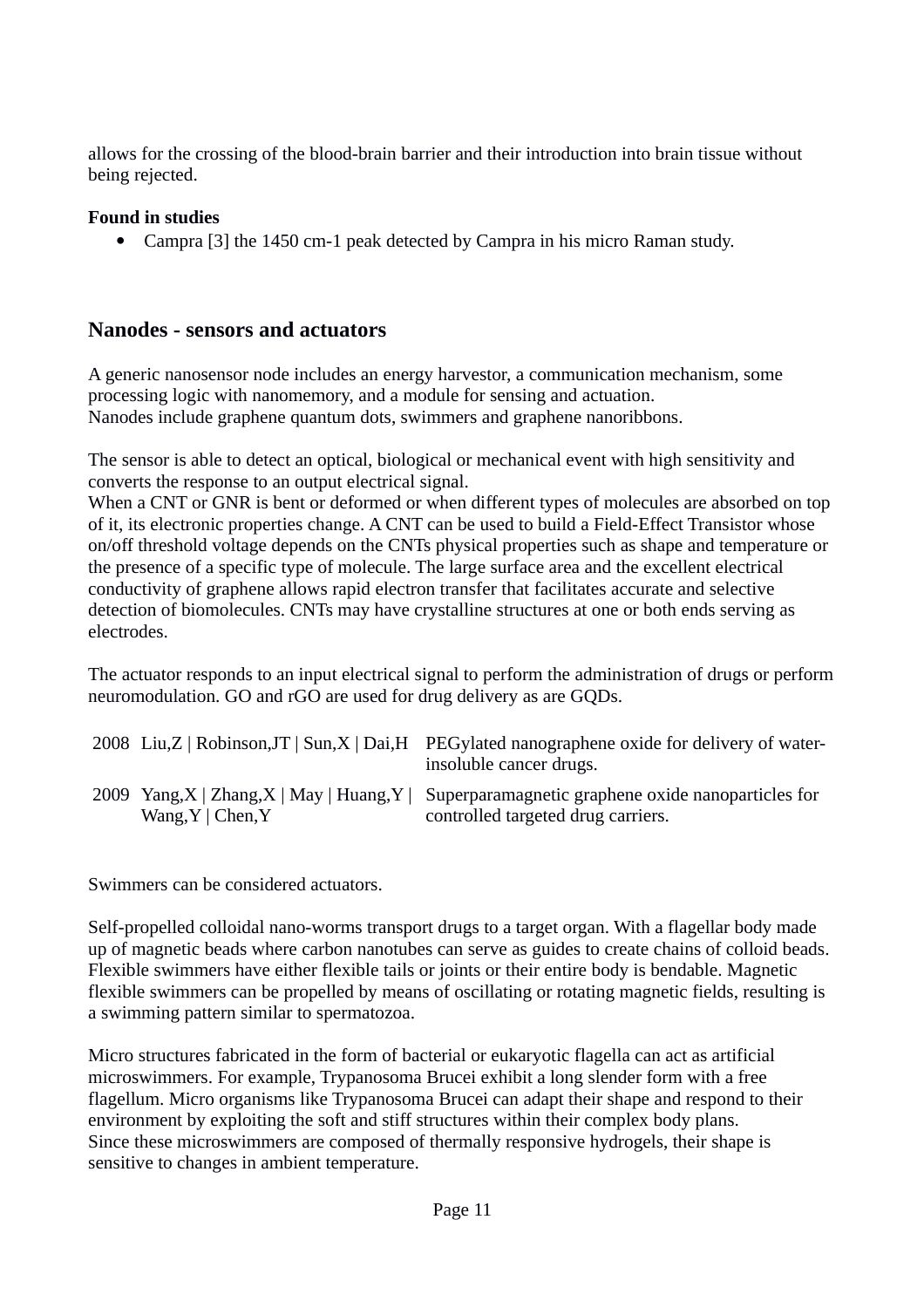Magnetic helical micro swimmers propel themselves in a corkscrew like motion.

Magnetic surface walkers move on a surface under rotating magnetic fields. They exhibit rolling or tumbling motions with or without contact with the surface. Swimmers can become surface walkers if they are actuated close to a surface.

Microbubbles with hexagonal links are sometimes PVA coated and can be made from CNTs. They aggregate from smaller bubbles and expand and contract and burst under the influence of frequencies. PVA is a conductor and can function as an electrode when coating a CNT. PVA microbubbles can be directed by magnetic fields and carry drugs for targeted delivery.

#### **Timeline of Papers**

| 2014 Tierno, P                                                                                                                | Recent advances in anisotropic magnetic<br>colloids: realization, assembly and applications. |
|-------------------------------------------------------------------------------------------------------------------------------|----------------------------------------------------------------------------------------------|
| 2015 Fusco, S   Huang, HW   Peyer, KE   Peters, C Shape-switching micro-robots for medical<br>  HŠberli,M   Ulbers,A   PanŽ,S | applications.                                                                                |
| 2016 Huang, HW   Sakar, MS   Petruska, AJ  <br>PanŽ,S   Nelson,BJ                                                             | Soft micro-machines with programmable<br>mobility and morphology incl Trypanosoma<br>Brucei. |

#### **Found in studies**

- Dr John B [6] found bead like objects in his Pfizer images including the semicircular structure. *(06\_002.jpeg)*
- Dr John B [7] CNTs with Graphene Beads found in his Moderna images. *(07\_001.jpeg, 07\_002.jpeg)*
- Dr Zandre Botha [11] showed images of microbubbles from the J&J on the Stu Peters show. *(11\_001.png, 11\_002.png, 11\_003.png)*
- Campra [14] images show microbubbles in AstraZeneca and Pfizer. *(14\_012.png, 14\_013.png)*
- Campra [2] magnetic beads on carbon nanotubes with amorphous or polycrystalline graphite in their terminations, and a possible flagellar bodied swimmer and possible microbubbles. *(02\_003.jpg, 02\_004.jpg, 02\_005.jpg, 02\_006.jpg, 02\_007.jpg, 02\_008.jpg, 02\_010.jpg, 02\_011.jpg)*
- German Researchers [5] *(05\_001.png)* and Dr Axel Bollant [8] *(08\_001.png)* found ribbonshaped soft swimming nanorobots in the blood of vaccinated individuals.
- Dr Young [1] found an object resembling a Trypanosoma Cruzi. *(01\_004.png, 01\_005.png)*
- Dr. Martín Monteverde [18] found microbubbles in Sputnik and Pfizer. *(18\_006.png, 18\_007.png)*
- La Quinta Columna [16] discovered multiple red coloured CNTs in the Pfizer with a crystalline termination that then reacted to breath and not just air movement. *(16\_001.png, 16\_002.png, 16\_003.png, 16\_004.png)*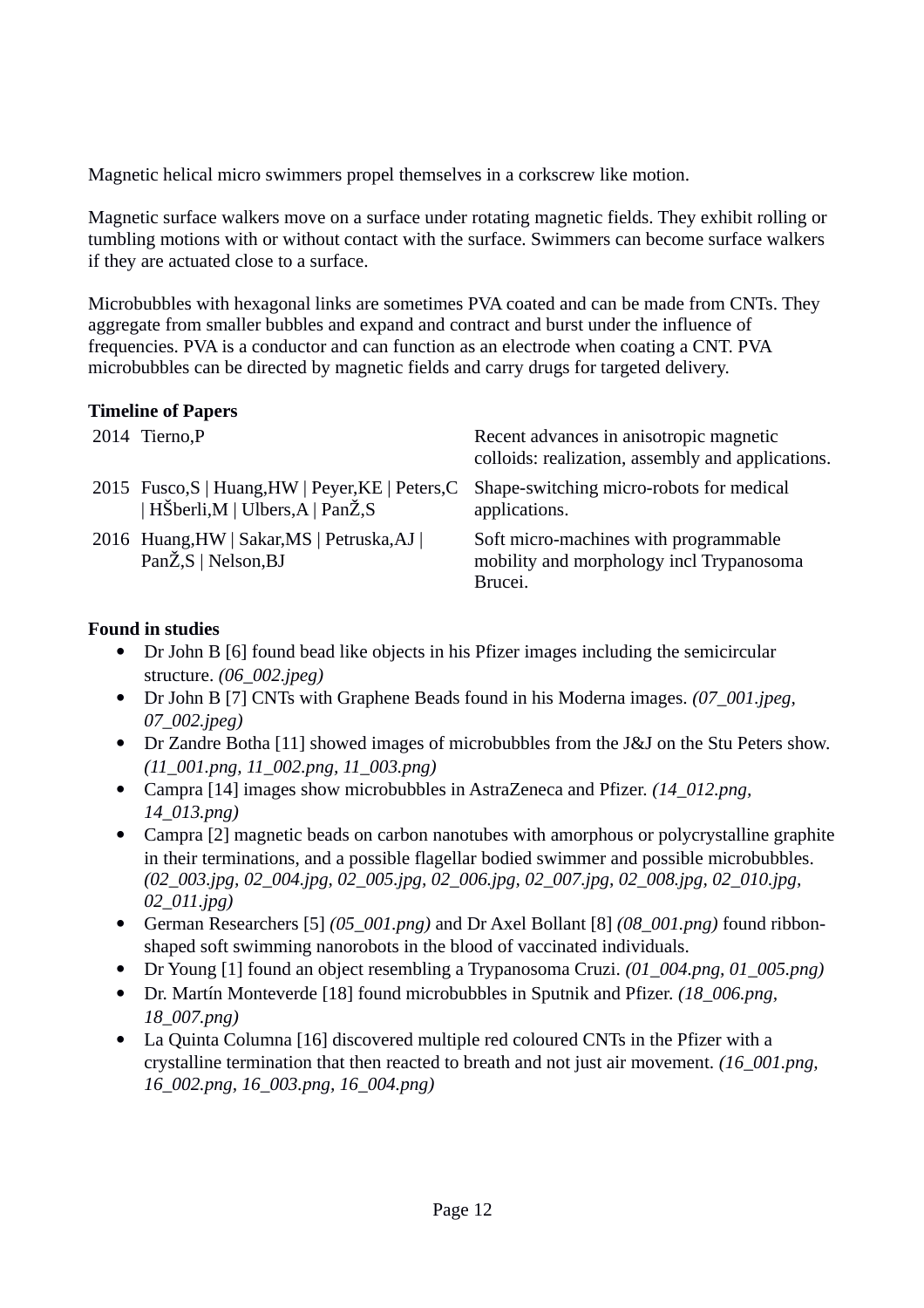# **Mesoporous carbon spheres**

Andersen [21] identifies these spherical objects as possibly mesoporous carbon spheres which have applications for drug delivery, supercapacitors, electrodes (which would be compatible with the properties of carbon nanotubes), electrochemical capacitor and even anodes for nano-batteries as well as EM absorption. The morphology is similar but not definitive.

### **Found in studies**

 Campra [2] Spherical containers with unknown contents. *(02\_018.jpg, 02\_019.jpg, 02\_020.jpg)*

# **Software-Defined Metamaterials (SDM)**

Metamaterials are structures which enable powerful control of electromagnetic waves. SDM enables smart Metamaterials which can change their electromagnetic behaviour at runtime utilising an embedded communication nanonetwork in their structure.

Each SDM controller interacts locally with its associated cells to adjust its properties and communicates with other cells to obtain or distribute the desired behaviour.

Currently a first wave of SDM designs is under development to showcase the capabilities of this new technology with the aim to deliver a proof of concept of the SDM paradigm.

| 2011 Jul   Geng, B   Horng, J   Girit, C   Martin, M   Hao, Z Graphene plasmonics for tunable<br>Wang, F                                                      | terahertz metamaterials by changing<br>micro-ribbon width and in situ<br>electrostatic doping. |
|---------------------------------------------------------------------------------------------------------------------------------------------------------------|------------------------------------------------------------------------------------------------|
| 2017 Abadal, S   Liaskos, C   Tsioliaridou, A   Ioannidis, S   Computing and communications for the<br>Pitsillides, A   Solé-Pareta, J   Cabellos-Aparicio, A | software-defined metamaterial<br>paradigm.                                                     |

# **Nanonetworks**

Nanonetworks are not just downscaled networks, there are several properties stemming from the nanoscale that require a total rethink regarding networking concepts.

**Molecular nano-communication** is one approach in which molecules are used to encode, transmit and receive information. Inspired by biology where cells employ molecular nano-communication to establish both intra-cellular and inter-cellular information links.

- Short range communication includes Calcium Ion signalling which is mostly used in intercell communication.
- Medium range communication includes flagellated bacteria carrying DNA coded with data.
- Long range communication includes pheromones which provides for molecular messages carrying information.

Neuronal networks can of course be used for molecular communication. Neurons have selforganizing ability which enables them to form a network.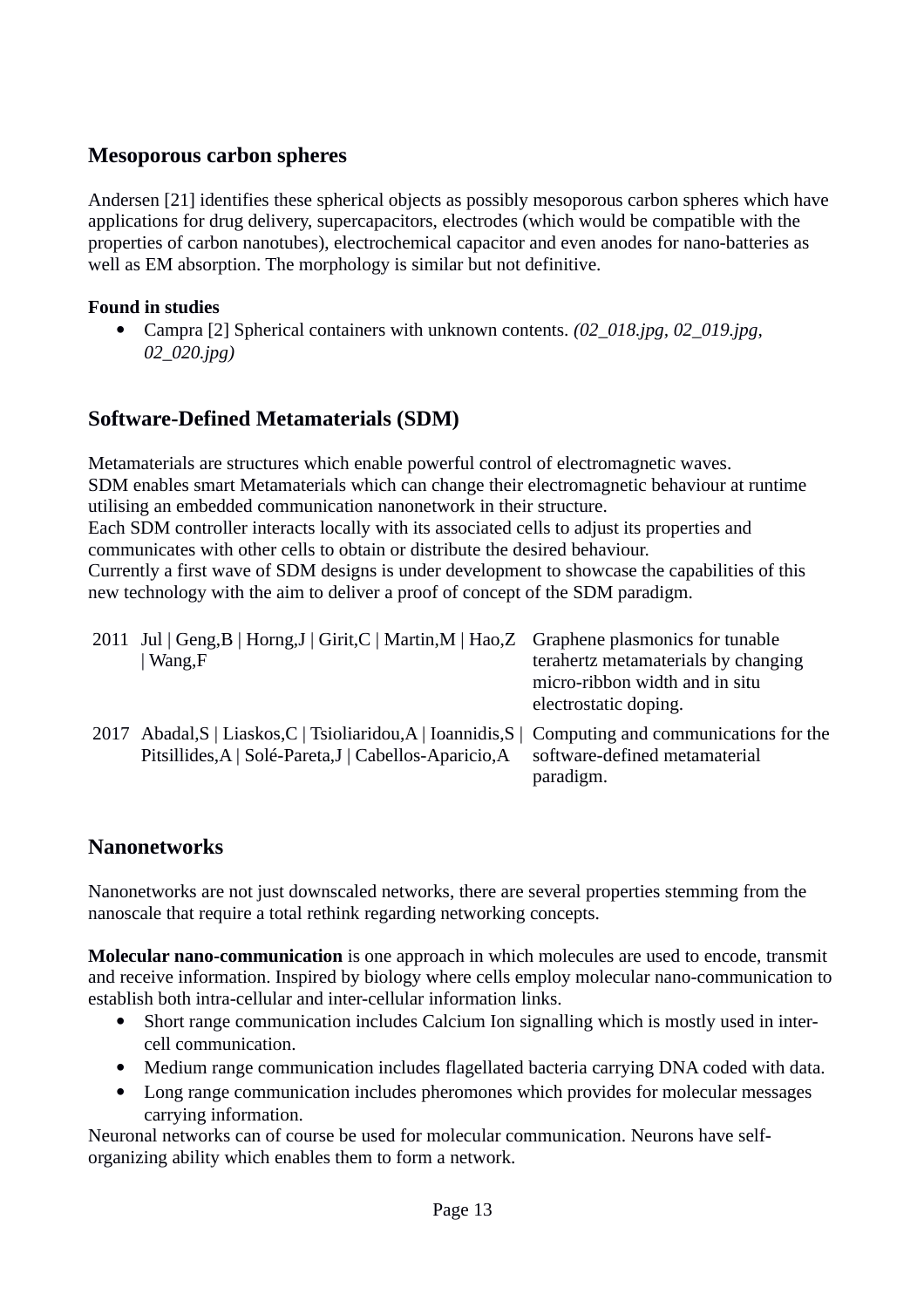**Wireless communication networks** using modulated carrier wave technologies require significant signal processing which nano networks cannot easily provide. Pulse modulation is more appropriate for nanorouter communications.

The 0.1-10 Terahertz band provides almost a 10 THz wide bandwidth window and can theoretically support very large bit-rates, up to several hundreds of Terabits per second.

The available transmission bandwidth increases with the antenna resonant frequency, but so does the propagation loss and molecular absorption.

The Terahertz channel is seriously affected by the presence of different molecules in the medium.

- Spreading loss refers to the expansion of the wave as it propagates through the medium leading to attenuation.
- Scattering loss is produced by different types of particles suspended in the environment, diffusion caused by particles or rough surfaces.
- Molecular absorption is the process by which part of the wave energy excites molecules found along its path as internal kinetic energy. The 0.1-10 THz band is also the resonance frequency of many molecules in the human body.

The effective communication distance for dense nano-networks inside the human body is restrained to about 1 mm. To cross the human skin barrier a frequency range of 0.1 - 4 THz is required.

The **physical network layer** defines the means of transmitting raw bits over a physical link connecting two nodes and is concerned with the modulation and symbol coding.

A proposed pulse modulation scheme is Rate Division Time Spread On-Off Keying (RD TS-OOK). A logical 1 is transmitted as a one-hundred-femtosecond long pulse and a logical 0 is encoded as silence.

To recognise symbols (silence or pulse), the inter symbol time is set to several hundred multiples of the symbol duration. Since the time between the transmission of two consecutive pulses is much longer than the pulse duration, several nano-devices can concurrently send sequence of pulses which are slightly time shifted without incurring collisions.

Three other carrier-less modulations have been proposed, Pulse Amplitude Modulation PAM, Pulse Position Modulation PPM and Binary Phase Shift Keying BPSK.

The **link layer** network protocols are used for channel access coordination, which is traditionally performed on the MAC sub-layer, and recovery from bit transmission errors usually performed on the Logical Link Control (LLC) sublayer. Medium Access Control (MAC) protocols are needed to regulate the access to the channel and to coordinate concurrent transmissions among nano-devices to reduce collisions.

The Terahertz band communication provides enormous bandwidth and significantly short transmission time, which leads to fewer collisions and interference than in traditional networks. However the high path loss and low energy of nano-devices coupled with noisy transmission media increase the probability of packet errors regardless of the huge bandwidth.

The majority of the currently proposed protocols only deal with the MAC sub-layer, with just the PHLAME and TCN protocols additionally proposing a LLC sub-layer mechanism for error correction and as such being concerned with communication reliability.

Energy consumption must also be considered including the time needed to harvest enough energy to retransmit a packet. Fully charged nanodevices are capable of transmitting just a few packets before energy depletion. Consequently, nanonodes are required to wait to recharge using energy harvesting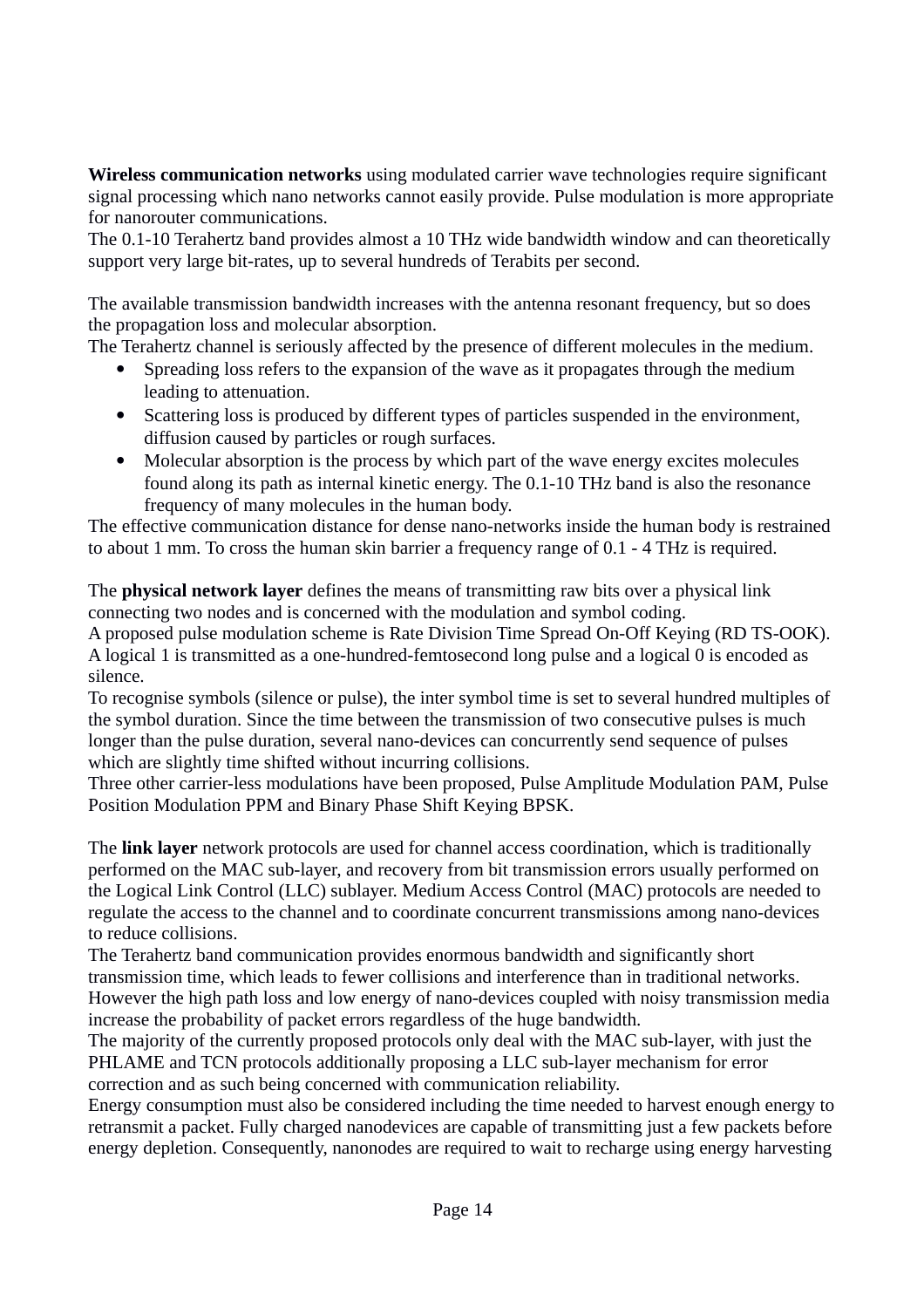before being able to transmit again, which may introduce an unavoidable delay that renders packet retransmission useless. This requires energy harvesting aware MAC protocols where the selection of the next hop nanode is made on the basis of their available energy and current load. The most common method suggested for energy harvesting is to use the piezoelectric effect of zinc oxide (ZnO) collecting vibrational energy which can produce enough power for 1 packet transmission roughly every 10 seconds.

Additionally none of the link layer protocols explicitly accounts for the fact that nanonodes can be mobile.

The **network layer** handles routing operations. The limited processing and storage capabilities of nano devices dictate that routing design should not assume that nodes have knowledge of the network topology. The optimal routing strategy may not be easily employed because of its high computational requirement.

Design options must consider both centralised hierarchical cluster based architectures with nano controllers and distributed peer to peer architectures. There would be an expectation of a very high density of nano-devices in nanonetworks needed to overcome the limited sensing range of individual devices. Different types of nanosensors might be interleaved to detect different types of chemical compounds, which may result in thousands of nano-devices per square millimetre. It is impractical to have individual network addresses for the high number of individual nanonodes so assigning addresses in a nanonetwork based on clusters or on a physical coordinate system is more practical. This makes it possible to address a group of nodes based on the health functionality they perform or the biological organ or phenomena they monitor. However such schemes assume that nanodes are generally static and are not moving in arteries for example.

Different applications will require different routing approaches. For example some might use multicast or broadcast flooding to clusters of nanodes while other routing methods are required for unicast to one receiver nanode. Communication between nodes can be either multi-hop or direct.

Different networks could be present in the same physical area leading to multi-user interference in uncoordinated nanonetworks which results in frequent channel errors.

Strict time synchronization among nano-nodes is a challenge in nano-networks.

To date designs considering network security have not been addressed.

All of the existing protocols have been evaluated either analytically or by means of software simulation. Their performance results are potentially not accurate, as they have not been derived with a very high level of realism or actual physical implementation.

#### **Timeline of Papers**

2008 Jornet,JM | Pierobon,M | Akyildiz,IF Nanocommunication Networks.

| 2011 Balasubramaniam, S   Boyle, NT | Development of artificial neuronal networks for                      |
|-------------------------------------|----------------------------------------------------------------------|
| Della-Chiesa, A   Walsh, F          | molecular communication.                                             |
| Mardinoglu, A   Botvich, D   Prina- |                                                                      |
| Mello,A                             |                                                                      |
| 2011 Jornet, JM   Akyildiz, IF      | Information capacity of pulse-based wireless nanosensor<br>networks. |
| 2012 Jornet, JM   Akyildiz, IF      | Joint energy harvesting and communication analysis for               |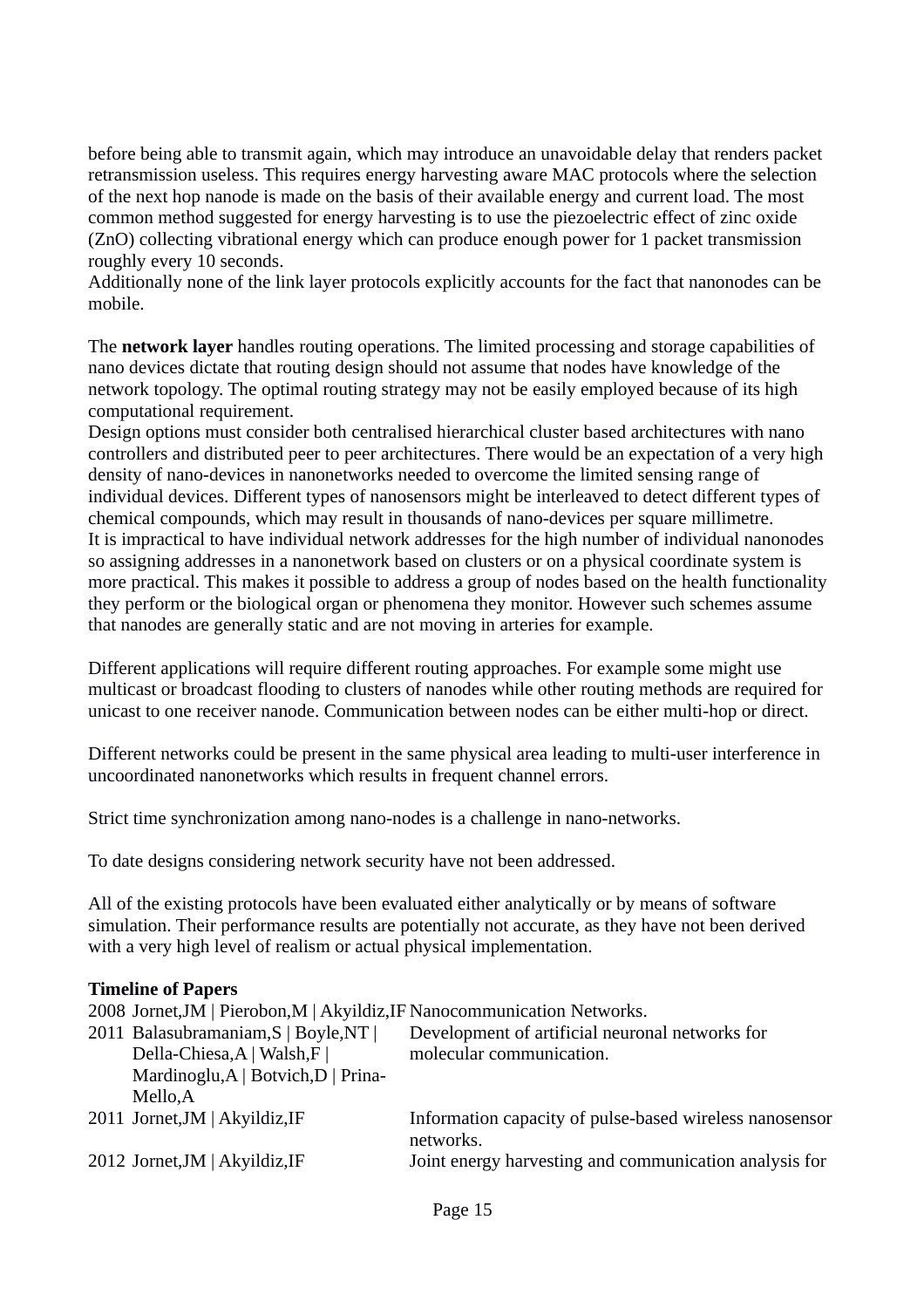- 2013 Wang,P | Jornet,JM | Malik,MA | Akkari,N | Akyildiz,IF
- 

2014 Pierobon, M | Jornet, JM | Akkari, N | Almasri,S | Akyildiz,IF

- 
- 2015 Ahmadzadeh,A | Noel,A | Burkovski,A | Schober,R
- 2015 Mohrehkesh,S | Weigle,MC | Das,SK
- 2015 Tsioliaridou,A | Liaskos,C | Ioannidis,S | Pitsillides,A
- 
- 2015 Zarepour,E | Hassan,M | Chou,CT | Bayat,S
- | Ioannidis,S | Pitsillides,A
- 2016 Liaskos,C | Tsioliaridou,A | Ioannidis,S | Kantartzis,N | Pitsillides,A
- 
- 2018 Abd-El-atty,SM | Lizos,KA | Gharsseldien,ZM | Tolba,A | Makhadmeh,ZA
- 
- 2018 Vavouris,AK | Dervisi,FD | Papanikolaou, VK | Karagiannidis,GK
- 

perpetual wireless nanosensor networks in the terahertz band.

2012 Jornet,JM | Pujol,JC | Pareta,JS PHLAME: A physical layer aware mac protocol for electromagnetic nanonetworks in the terahertz band. Energy and spectrum-aware MAC protocol for perpetual wireless nanosensor networks in the Terahertz band. 2014 Jornet,JM | Akyildiz,IF Long femtosecond pulse-based modulation for terahertz band communication in nanonetworks. 2014 Mohrehkesh,S | Weigle,MC Optimizing energy consumption in terahertz band

nanonetworks. A routing framework for energy harvesting wireless nanosensor networks in the Terahertz Band. 2014 Suzuki,J | Boonma,P | Phan,DH A service-oriented architecture for body area nanowires with neuron-based molecular communication. Amplification and forward relaying in two-hop diffusion-based molecular communication networks.

DRIH-MAC: A distributed receiver-initiated harvestingaware MAC for nanonetworks.

CORONA: Coordinate and Routing system for Nanonetworks - anchor-points, nodes measure distances from anchors, sense of geolocation.

- 2015 Yao, XW | Wang, WL | Yang, SH Joint parameter optimization for perpetual nanonetworks and maximum network capacity.
	- Performance analysis of carrier-less modulation schemes for wireless nanosensor networks.
- 2016 Tsioliaridou,A | Liaskos,C | Pachis,L N3: Addressing and routing in 3d nanonetworks node knowledge of its position in the network within a 3D space.

Routing system for nanonetworks (DEROUS) selects nodes to serve as packet retransmitters/routers.

2018 Abbasi, NA | Lafci, D | Akan, OB The first controlled information transfer through an in vivo nervous system of earthworms. Molecular communications integrated with carbon nanotubes in neural sensor nanonetworks.

2018 Dhoutaut,  $D |$  Arrabal,  $T |$  Dedu,  $E$  Bit Simulator, an electromagnetic nanonetworks simulator. *Given that research is impaired by the unavailability of ready to use hardware, simulation tools are needed to evaluate protocols and applications. Future work includes the enhancement of the physical model by taking into account the noise generated by an excited medium.*

> An energy efficient modulation scheme for body-centric nano-communications in the THz band. A combination of TS–OOK and PPM.

2018 Galal,A | Hesselbach,X Nano-networks communication architecture: Modeling and functions. *However fully functional and efficacious*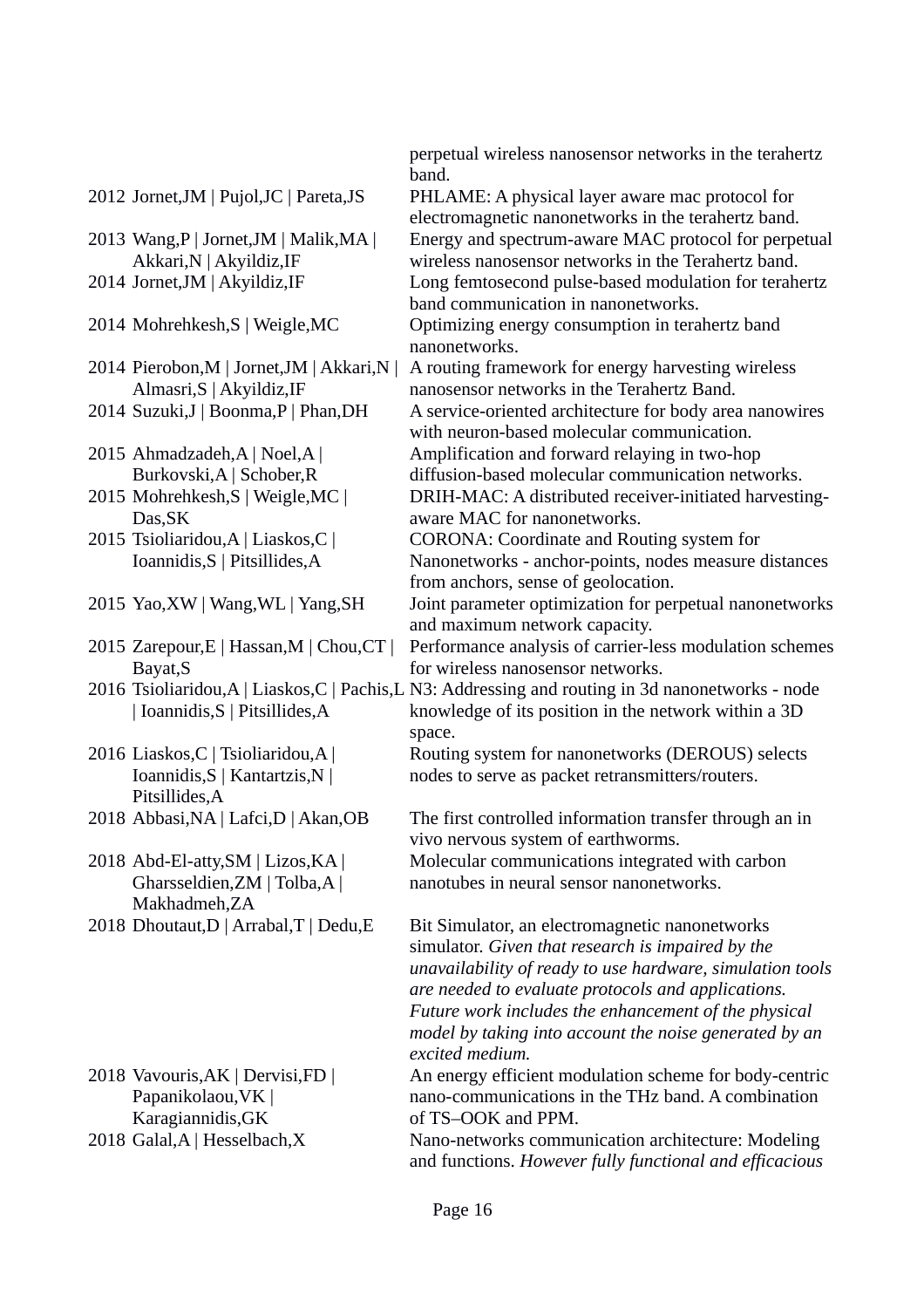- 
- 2020 Bouchedjera,IA | Aliouat,Z | Louail,L
- 2020 Bouchedjera,IA | Louail,L | Aliouat,Z | Harous,S
- 2020 Fahim,H | Javaid,S | Li,W | Mabrouk,IB | Al-Hasan,M | Rasheed,MBB
- 
- 2020 Yang,K | Bi,D | Deng,Y | Zhang,R | Rahman,MMU | Ali,NA | Alomainy,A
- 2021 Oukhatar,A | Bakhouya,M | ElOuadghiri,D
- 2021 Lemic,F | Abadal,S | Tavernier,W | Stroobant,P | Colle,D | Alarcn,E | Famaey,J

*Nano-machines have not been fabricated to date, there are various solutions had been prototyped and tested.* 2019 Wang,WL | Wang,CC | Yao,XW Time Slot self-allocation based MAC (SSA-MAC) protocol for energy harvesting nano-networks - sender and receiver calculate the time slot from the node id. EECORONA: Energy Efficiency Coordinate and Routing System for Nanonetworks. Flood-based peer-topeer routing scheme for static and dense 2D SDMs. DCCORONA: Distributed Cluster-based Coordinate and Routing System for Nanonetworks. Multi-hop point-topoint scheme for 2D dense SDMs. An efficient routing scheme for intrabody nanonetworks

using an artificial bee colony algorithm.

2020 Galal,A | Hesselbach,X Probability-based path discovery protocol for electromagnetic nano-networks. *Micro/nano-gateways are smart hybrid devices that can communicate in both nano-scale and classical communication paradigms in micro/macro-communication networks. The fabrication of these gateways is still an open research area.*

> A comprehensive survey on hybrid communication in the context of molecular communication and terahertz communication for body-centric nanonetworks. *However the communication between the devices in such nanonetworks is still an open problem.*

Electromagnetic-Based Wireless Nano-Sensors Network: Architectures and Applications.

*The development of a micro gateways device, which can connect the nano scale world to the micro scale world, and the management interface over standard networks, is still constantly an open research issue.*

Review on nanocommunication and terahertz networks: a top-down perspective.

*Thus, special gateway nodes between the macro and nano worlds will be required, which has been only sporadically addressed in the literature to date. The latest IEEE P1906.1 recommendations lack recommendations about the interconnection between nanonetworks and existing communication networks.*

### **Other Anomalies**

Structures that look organic start to emerge as samples of the AstraZeneca and J&J dry over time. According to Andersen [22] these are probably GO based hydrogels and CNTS or polymers such as PVA after they have dried out.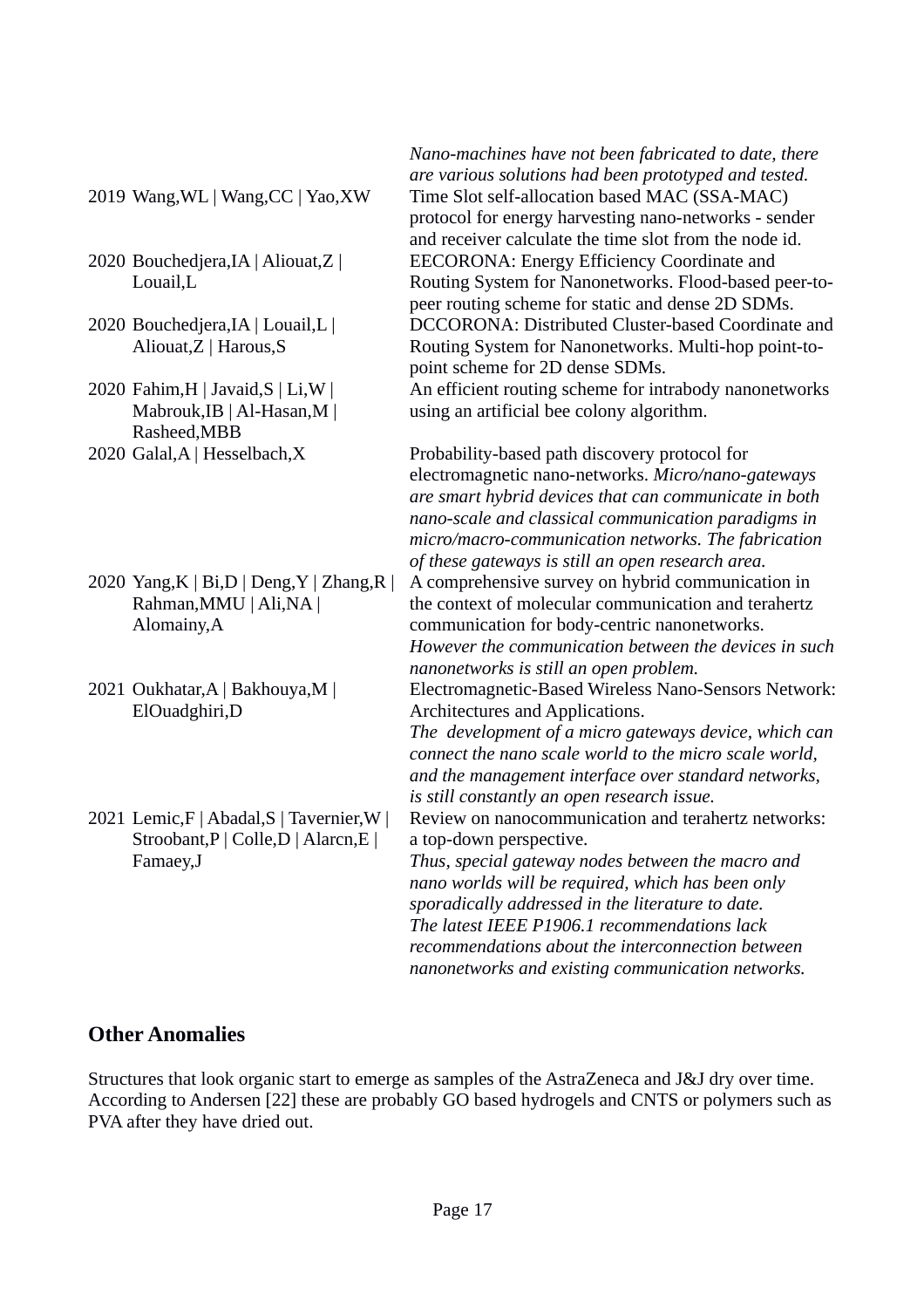- Campra [2] Organic looking structures emerge in drying samples of AstraZeneca. *(02\_021.png, 02\_022.jpg)*
- Campra [2] Organic looking structures emerge in drying samples of J&J. *(02\_023.jpg, 02\_024.jpg, 02\_025.jpg, 02\_026.jpg, 02\_027.jpg, 02\_028.jpg, 02\_029.jpg, 02\_030.jpg, 02\_031.jpg, 02\_032.jpg)*
- Dr Axel Bollant [8] Organic looking structures emerge in drying samples of J&J. *(08\_007.png)*
- Dr Zandre Botha [11] Organic looking structures emerge in drying samples of J&J. *(11\_005.png, 11\_006.png)*

# **Appendix of Studies**

[1] Dr. Robert Young - Scanning & Transmission Electron Microscopy Reveals Graphene Oxide in CoV-19 Vaccines

[https://www.drrobertyoung.com/post/transmission-electron-microscopy-reveals-graphene-oxide-in](https://www.drrobertyoung.com/post/transmission-electron-microscopy-reveals-graphene-oxide-in-cov-19-vaccines)[cov-19-vaccines](https://www.drrobertyoung.com/post/transmission-electron-microscopy-reveals-graphene-oxide-in-cov-19-vaccines)

<https://www.docdroid.net/Ihq2YfO/informe-the-scientific-club-corregido-por-dr-campra-pdf>

[2] Dr. Pablo Campra Madrid sent photographs of possible microbiota observed under electron microscopy to La Quinta Columna <https://www.orwell.city/2021/10/microbiota.html>

[3] DETECTION OF GRAPHENE IN COVID19 VACCINES Dr Pablo Campra Universidad de Almería

[https://www.researchgate.net/publication/355979001\\_DETECTION\\_OF\\_GRAPHENE\\_IN\\_COVID](https://www.researchgate.net/publication/355979001_DETECTION_OF_GRAPHENE_IN_COVID19_VACCINES) [19\\_VACCINES](https://www.researchgate.net/publication/355979001_DETECTION_OF_GRAPHENE_IN_COVID19_VACCINES)

[4] Dr Carrie Madej reports on US Moderna study

[https://everydayconcerned.net/2021/08/12/bombshell-news-american-medical-researchers-witness](https://everydayconcerned.net/2021/08/12/bombshell-news-american-medical-researchers-witness-self-assembling-graphene-oxide-nanotech-or-ai-syn-bio-in-moderna-vaccine-under-microscope/)[self-assembling-graphene-oxide-nanotech-or-ai-syn-bio-in-moderna-vaccine-under-microscope/](https://everydayconcerned.net/2021/08/12/bombshell-news-american-medical-researchers-witness-self-assembling-graphene-oxide-nanotech-or-ai-syn-bio-in-moderna-vaccine-under-microscope/)

[5] Vaccine & Blood Analysis Under Microscope Presented By Independent German Researchers, Lawyers & Doctor <https://www.bitchute.com/video/6M57qfcn5USY/>

[6] Pfizer Vaccine Microscope Photos released By Dr John B, Scientist, lecturer <https://twitter.com/drjohnb2/status/1444639912880443396?lang=en-GB>

[7] Bright field and phase contrast microscopy analysis of Moderna By Dr John B <https://twitter.com/DrJohnB2/status/1447639567658532873>

[8] Pathological Institute Reutlingen, Germany presentation by Dr Axel Bollant [9] Pathological Institute Reutlingen, Germany presentation by Austrian Group <https://www.bitchute.com/video/KgDSVTcrBCWF/>